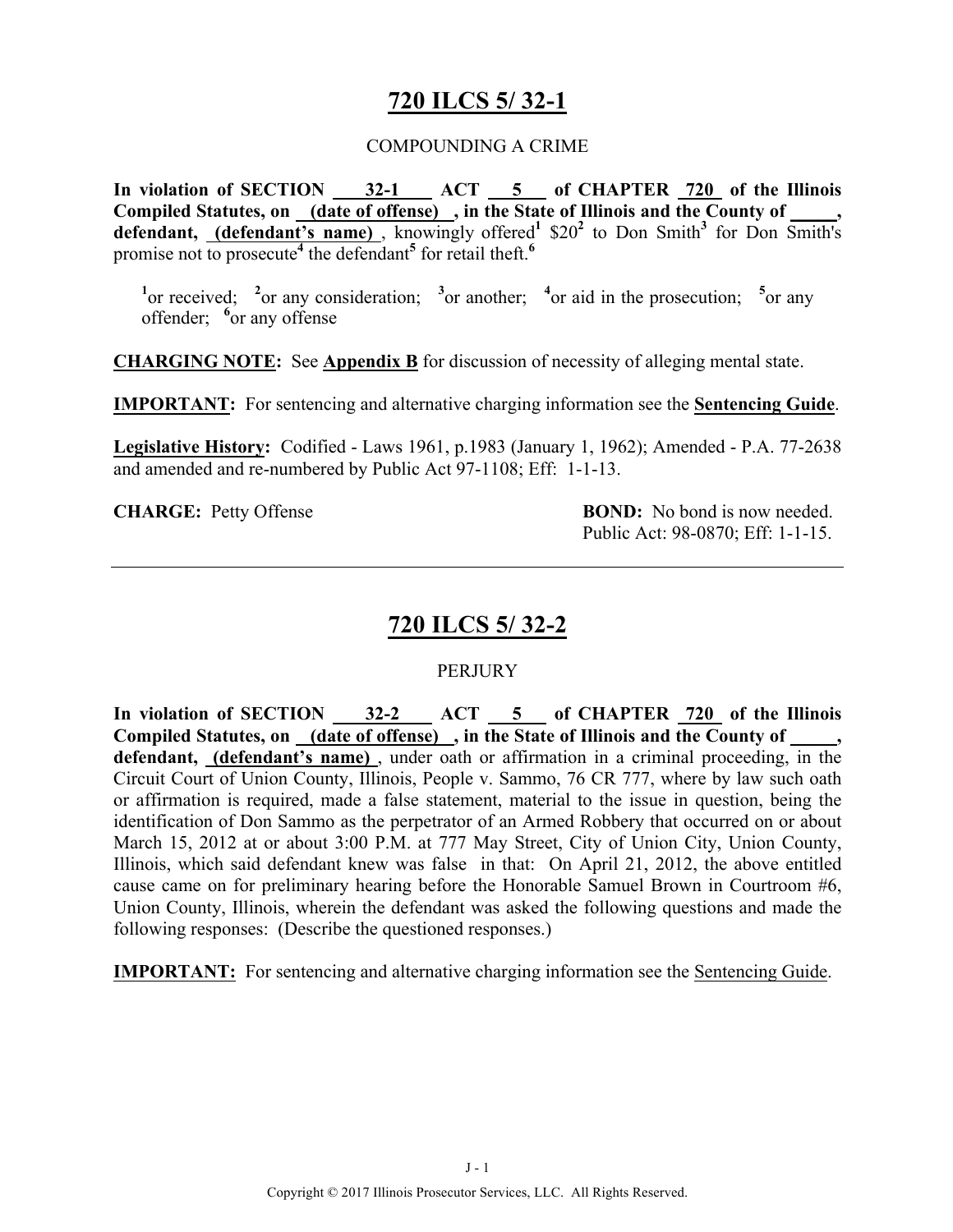**Legislative History:** Codified - Laws 1961, p.1983 (January 1, 1962); Amended - P.A.s 77- 2638, 82-883, 84-1308, 91-239 and amended and re-numbered by Public Act 97-1108; Eff: 1-1- 13.

**CHARGE:** Felony (Class 3) **BOND:** Must be Set by Judge

# **720 ILCS 5/ 32-3**

#### SUBORNATION OF PERJURY

In violation of SECTION 32-3 ACT 5 of CHAPTER 720 of the Illinois Compiled Statutes, on (date of offense), in the State of Illinois and the County of, defendant, **(defendant's name)**, **knowingly** induced<sup>1</sup> Don Smith to make a perjurious statement in violation of Section 32-2 of the Illinois Criminal Code which the defendant knew was false.

**1** or procured

**IMPORTANT:** For sentencing and alternative charging information see the Sentencing Guide.

**Legislative History:** Codified - Laws 1961, p.1983 (January 1, 1962); Amended - P.A. 77-2638 and amended and re-numbered by Public Act 97-1108; Eff: 1-1-13.

**CHARGE:** Felony (Class 4) **BOND:** Must be Set by Judge

# **720 ILCS 5/ 32-4(a)**

#### UNLAWFUL COMMUNICATION WITH A JUROR

In violation of SECTION  $32-4(a)$  ACT  $5$  of CHAPTER  $720$  of the Illinois Compiled Statutes, on \_(date of offense) , in the State of Illinois and the County of \_ **defendant, (defendant's name)** , with the intent to influence Don Smith, a person whom the defendant believed had been summoned as a juror, communicated<sup>1</sup> with Don Smith regarding a matter to be brought before Don Smith as a juror, the criminal prosecution of the defendant.

**1** either directly or indirectly

**NOTE:** The phrase "without justification" has been deleted. See Appendix B for an explanation.

**IMPORTANT:** For sentencing and alternative charging information see the Sentencing Guide.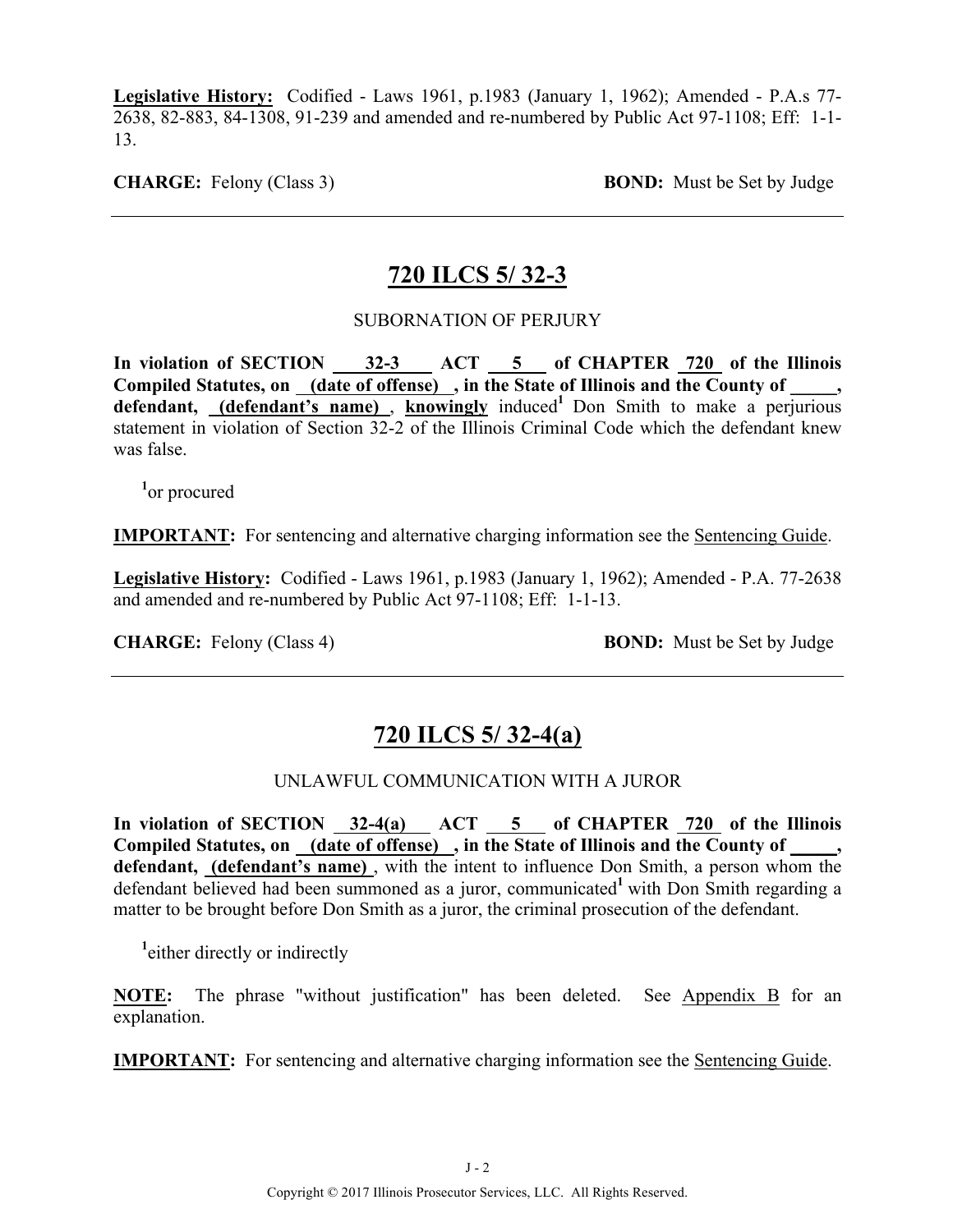**Legislative History:** Codified - Laws 1961, p.1983 (January 1, 1962); Amended - Laws 1965, p.406; Laws 1967, p.2810; P.A.s 77-2638, 82-291, 88-276, 89-377 and 94-186.

**CHARGE:** Felony (Class 4) **BOND:** Must be Set by Judge

# **720 ILCS 5/ 32-4a(a)(1)**

#### HARASSMENT OF JURORS

In violation of SECTION  $32-4a(a)(1)$  ACT  $\overline{\hspace{1cm}}$  5 of CHAPTER 720 of the Illinois **Compiled Statutes, on (date of offense) , in the State of Illinois and the County of \_\_\_\_\_, defendant, (defendant's name)**, with intent to harass<sup>1</sup> Don Smith, a person who served<sup>2</sup> as a juror in a pending legal proceeding because of the participation of Don Smith in the verdict of that pending legal proceeding**<sup>3</sup>**conveyed a threat of injury to Don Smith**<sup>4</sup>**in that he threatened to break the neck of Don Smith.

<sup>1</sup> or annoy; <sup>2</sup> or is serving; <sup>3</sup> or because of the verdict by the jury in a pending legal proceeding; <sup>4</sup> or communicated directly or indirectly with the juror in such a manner as to produce mental anguish or emotional distress or conveyed a threat of damage to the property or person of any juror

**IMPORTANT:** For sentencing and alternative charging information see the Sentencing Guide.

**Legislative History:** Added by Public Act 89-686 (Eff: 6-1-97). Amended: 93-818.

**CHARGE:** Felony (Class 2) **BOND:** Must be Set by Judge

# **720 ILCS 5/ 32-4a(a)(2)**

#### HARASSMENT OF WITNESSES

**In violation of SECTION 32-4a(a)(2) ACT 5 of CHAPTER 720 of the Illinois**  Compiled Statutes, on (date of offense), in the State of Illinois and the County of defendant, *(defendant's name)*, with intent to harass<sup>1</sup> Don Smith, a person who served<sup>2</sup> as a witness<sup>3</sup> in a legal proceeding, because of the testimony<sup>4</sup> of Don Smith,<sup>5</sup> conveyed a threat of injury to Don Smith<sup>6</sup> in that he threatened to break the neck of Don Smith.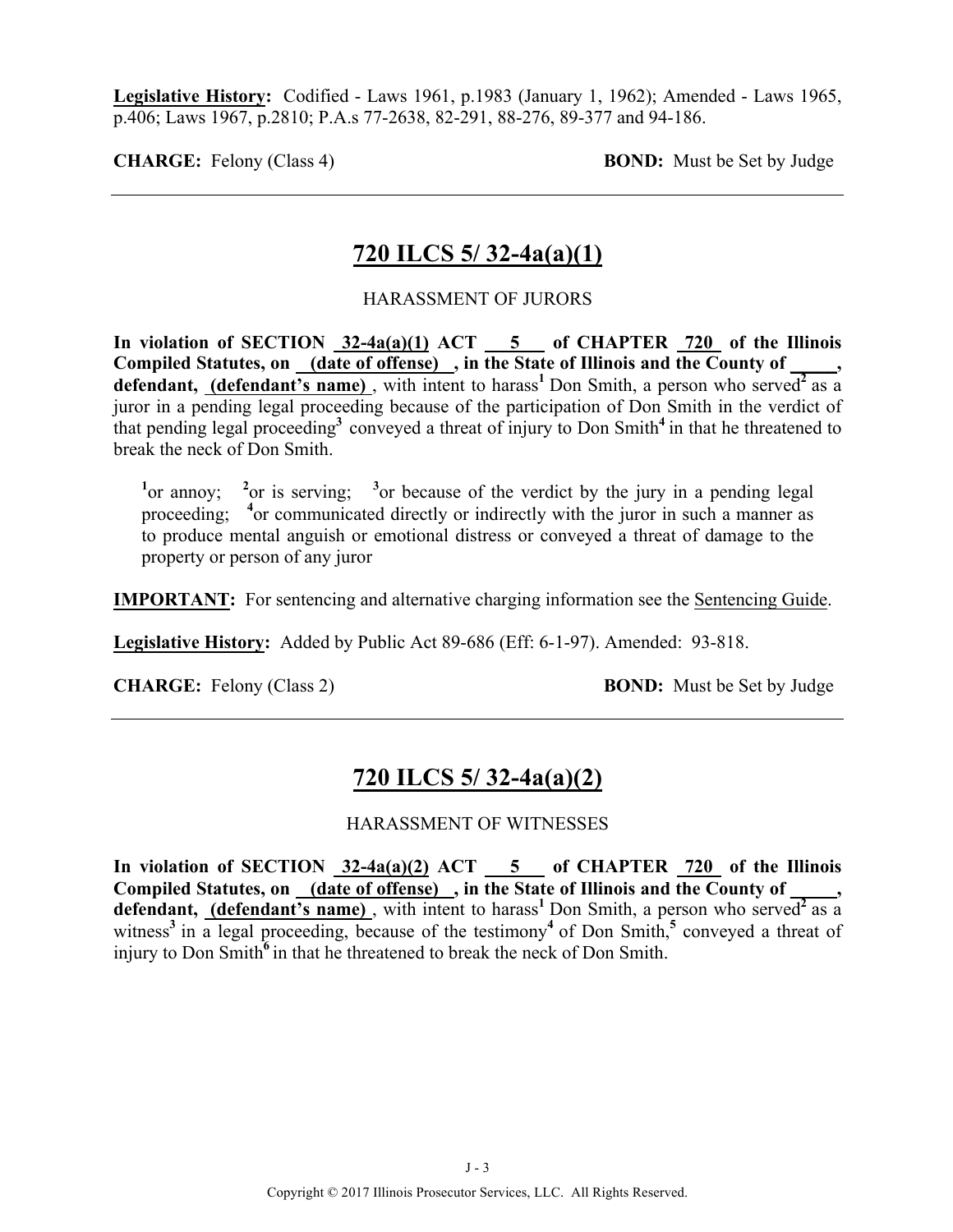<sup>1</sup> or annoy; <sup>2</sup> or is serving; <sup>3</sup> or who may be expected to serve as a witness in a pending legal proceeding or who was expected to serve as a witness but who did not serve as a witness because the charges against the defendant were dismissed or because the defendant pleaded guilty to the charges against him or her; <sup>4</sup> or potential testimony; <sup>5</sup> or any witness or person who may be expected or may have been expected to serve as a witness; <sup>6</sup> or communicated directly or indirectly with the witness or person who may be expected or may have been expected to serve as a witness in such a manner as to produce mental anguish or emotional distress or conveyed a threat of damage to the property or person of any witness or person who may be expected or may have been expected to serve as a witness

**IMPORTANT:** For sentencing and alternative charging information see the Sentencing Guide.

**CHARGE:** Felony (Class 2) **BOND:** Must be Set by Judge

# **720 ILCS 5/ 32-4a(b)**

#### HARASSMENT OF A REPRESENTATIVE OF A CHILD

In violation of SECTION 32-4a(b) ACT 5 of CHAPTER 720 of the Illinois **Compiled Statutes, on (date of offense) , in the State of Illinois and the County of \_\_\_\_\_,**  defendant, **(defendant's name)**, with the intent to harass<sup>1</sup>Don Smith, a person who is serving<sup>2</sup> as a representative appointed under the provisions of Section 506 of the Illinois Marriage and Dissolution of Marriage Act<sup>3</sup> to represent Dawn Brown, a child, conveyed a threat of injury<sup>4</sup> to Don Smith<sup>5</sup> in that he threatened to break the neck of Don Smith and said threat was made because of the representative service of Don Smith.

<sup>1</sup><sup>or</sup> annoy; <sup>2</sup><sub>or has served; <sup>3</sup><sub>or</sub> Section 2-502 of the Code of Civil Procedure; <sup>4</sup><sub>or</sub></sub> damage the property or person; **<sup>5</sup>** <sup>5</sup>or communicated directly or indirectly with the representative in such a manner as to produce mental or emotional distress

**IMPORTANT:** For sentencing and alternative charging information see the Sentencing Guide.

**Legislative History:** Created by Public Act 89-686 (Eff: 6-1-97). Amended by Public Act 93- 108.

**CHARGE:** Misdemeanor (Class A) **BOND:** \$1,500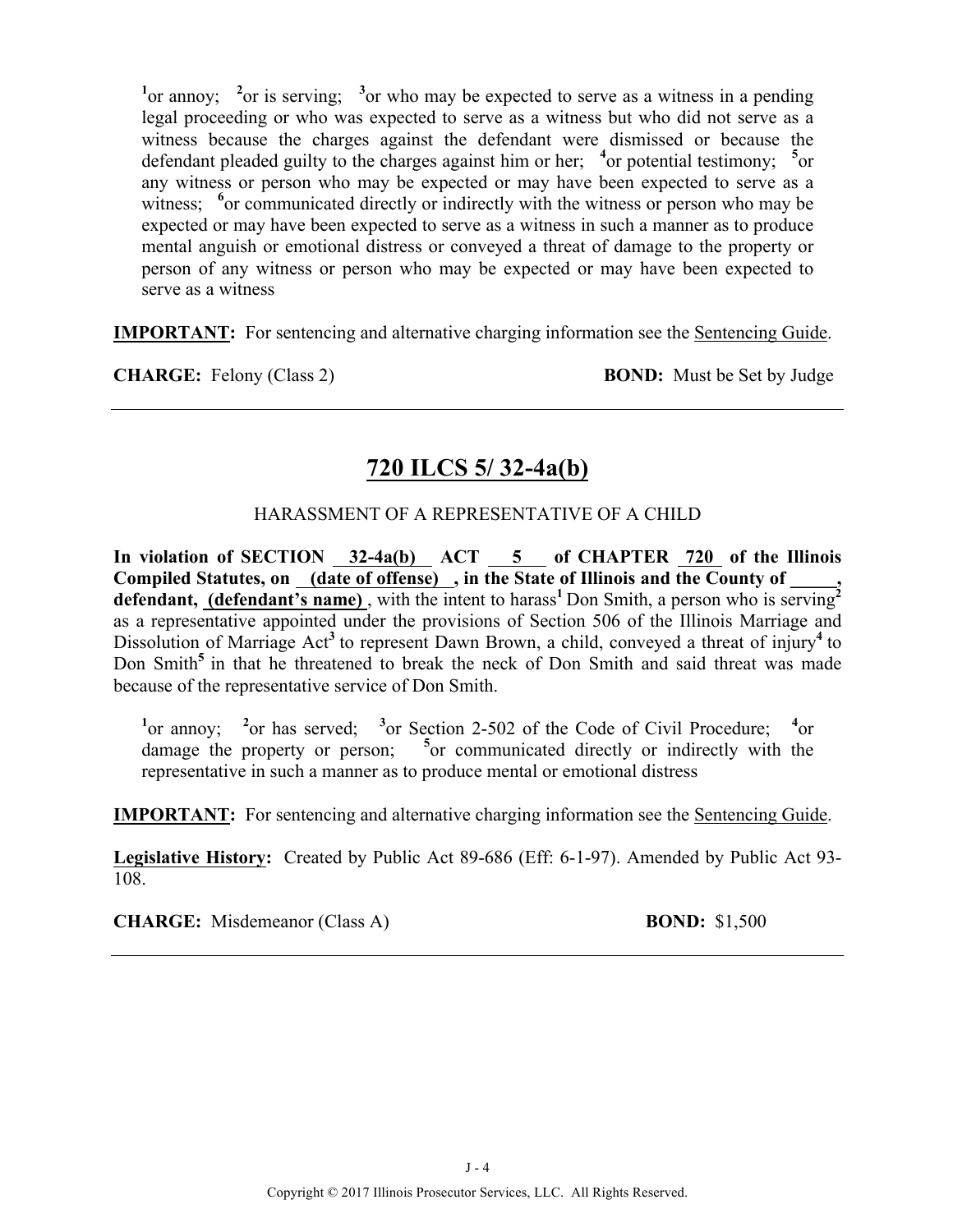# **720 ILCS 5/ 32-4(b)**

#### UNLAWFUL COMMUNICATION WITH A WITNESS

In violation of SECTION 32-4(b) ACT 5 of CHAPTER 720 of the Illinois **Compiled Statutes, on (date of offense) , in the State of Illinois and the County of \_\_\_\_\_, defendant, (defendant's name)** , with the intent to deter Don Smith**<sup>1</sup>**from testifying, fully and truthfully to a matter then pending in the Union County Circuit Court,**<sup>2</sup>** the criminal prosecution of the defendant, did forcibly detain Don Smith.**<sup>3</sup>**

<sup>1</sup> or any party or witness; <sup>2</sup> or in any court, or before a Grand Jury, Administrative Agency or any other State or local government unit; **<sup>3</sup>** or communicated, directly or indirectly, to such party or witness any knowingly false information or threat of injury or damage to the property or person of any individual, or offered or delivered or threatened to withhold money or another thing of value to any individual

**IMPORTANT:** For sentencing and alternative charging information see the Sentencing Guide.

**CHARGE:** Felony (Class 3) **BOND:** Must be Set by Judge

# **720 ILCS 5/ 32-4(d)**

#### UNLAWFUL PAYMENT OF JURORS

**In violation of SECTION 32-4(d) ACT 5 of CHAPTER 720 of the Illinois Compiled Statutes, on (date of offense) , in the State of Illinois and the County of \_\_\_\_\_,**  defendant, (defendant's name), a person who was a defendant<sup>1</sup> in (identify the civil or criminal case herein involved), after a verdict had been rendered in that case, knowingly**<sup>2</sup>** offered**<sup>3</sup>** an award**<sup>4</sup>** to Don Smith, a person who was a member of the jury that rendered the verdict in the above-described case.

<sup>1</sup><sup>or</sup> plaintiff; <sup>2</sup><sub>or</sub> intentionally or recklessly; <sup>3</sup><sub>or</sub> paid; <sup>4</sup><sub>or</sub> other fee

**NOTE:** Subsection (b) of this Section provides that this offense may also be committed when a juror accepts a reward or fee from the plaintiff or defendant in such a case.

**NOTE:** This Section does not prohibit the payment of a fee or award to a person who is a juror for purposes unrelated to the jury's verdict or to the outcome of the case.

**IMPORTANT:** For sentencing and alternative charging information see the Sentencing Guide.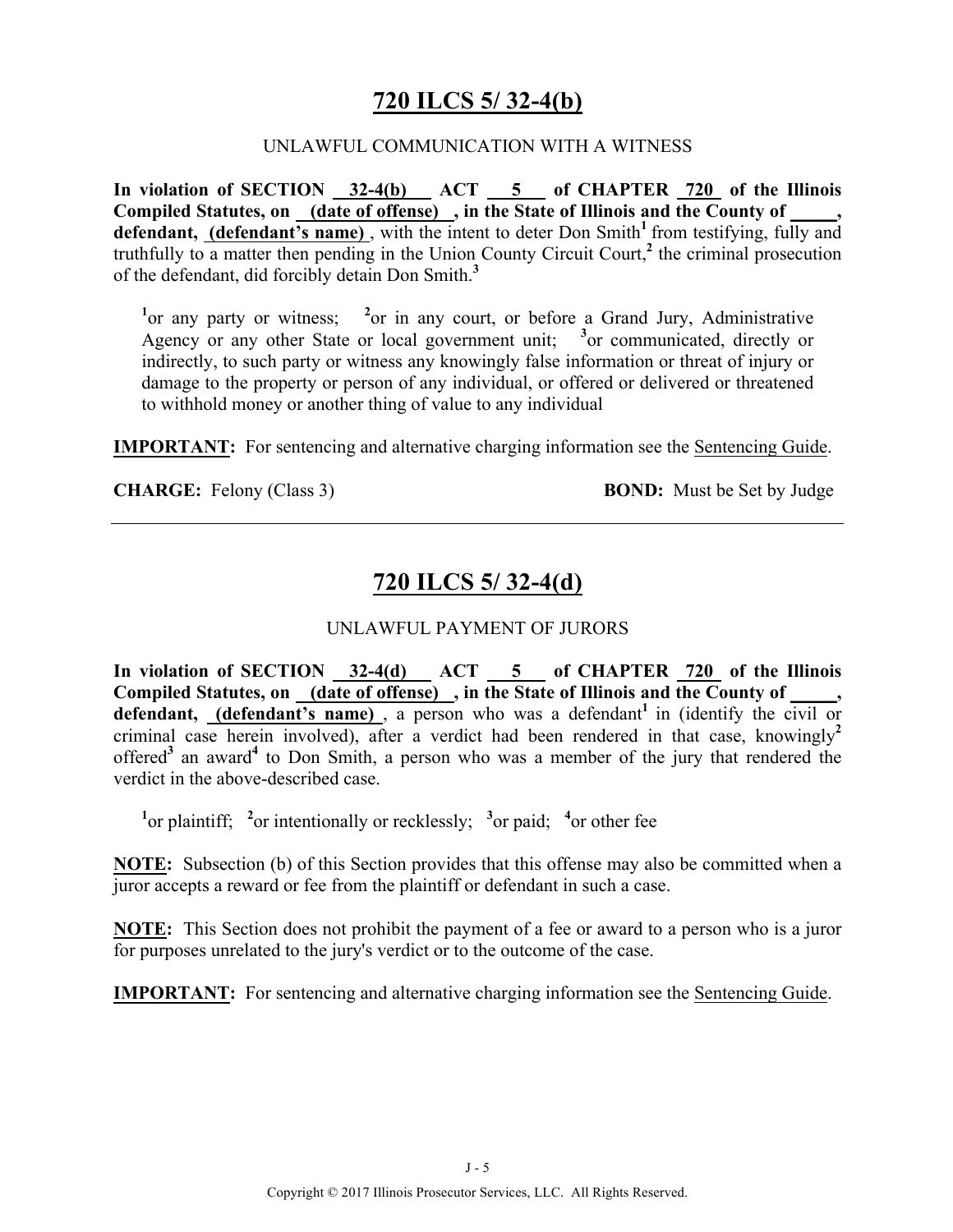**Legislative History:** Created by P.A. 92-0879 (Eff: 1-1-01). Amended by P.A. 94-186, eff. 1- 1-06.)

**CHARGE:** Misdemeanor (Class A) **BOND:** \$1,500

# **720 ILCS 5/ 32-4e(a)(1)**

#### INTERFERING WITH THE DUTIES OF A JUDICIAL OFFICER

**In violation of SECTION 32-4e(a)(1) of ACT 5 of CHAPTER 720 of the Illinois Compiled Statutes, on (date of offense) , in the State of Illinois and the County of \_\_\_\_\_, defendant, (defendant's name) ,** with the intent to induce Judge Don Smith, a Judicial Officer, to do**<sup>1</sup>** an act in violation of the lawful execution of his official duties; to wit: (describe the act), said defendant gave**<sup>2</sup>** \$1,000, United States Currency**<sup>3</sup>** directly**<sup>4</sup>** to Judge Don Smith**<sup>5</sup>** .

<sup>1</sup> or fail to do; <sup>2</sup> or offered to give; <sup>3</sup> or any benefit, promise, pecuniary compensation, or any other form of compensation; <sup>4</sup> or indirectly; <sup>5</sup> or to a member of the judicial officer's immediate family

**NOTE:** For purposes of this offense, the term "Judicial Officer" means a justice, judge, associate judge, or magistrate of a court of the United States of America or the State of Illinois. The term "Immediate family" means a judicial officer's spouse or children.

**NOTE:** This offense may also be committed when such a defendant acts with the intent to induce a judicial officer to commit or aid in the commission of any fraud, or to collude in, allow, or make available the opportunity for the commission of any fraud on the State of Illinois. (720 ILCS  $5/32-4e(a)(2)$ 

**IMPORTANT:** For sentencing and alternative charging information see the Sentencing Guide.

**Legislative History:** Created by Public Act 95-1035 (Eff: 6-1-09)

**CHARGE:** Felony (Class 2) **BOND:** Must be Set by Judge

# **720 ILCS 5/ 32-4e(b)**

#### INTERFERING WITH THE DUTIES OF A JUDICIAL OFFICER

In violation of SECTION 32-4e(b) of ACT 5 of CHAPTER 720 of the Illinois **Compiled Statutes, on (date of offense) , in the State of Illinois and the County of \_\_\_\_\_,**  defendant, (defendant's name), with the intent to interfere with the administration of the judicial process, said defendant gave**<sup>1</sup>** \$1,000, United States Currency**<sup>2</sup>** directly**<sup>3</sup>** to Don Smith, a Union County court employee**<sup>4</sup>** .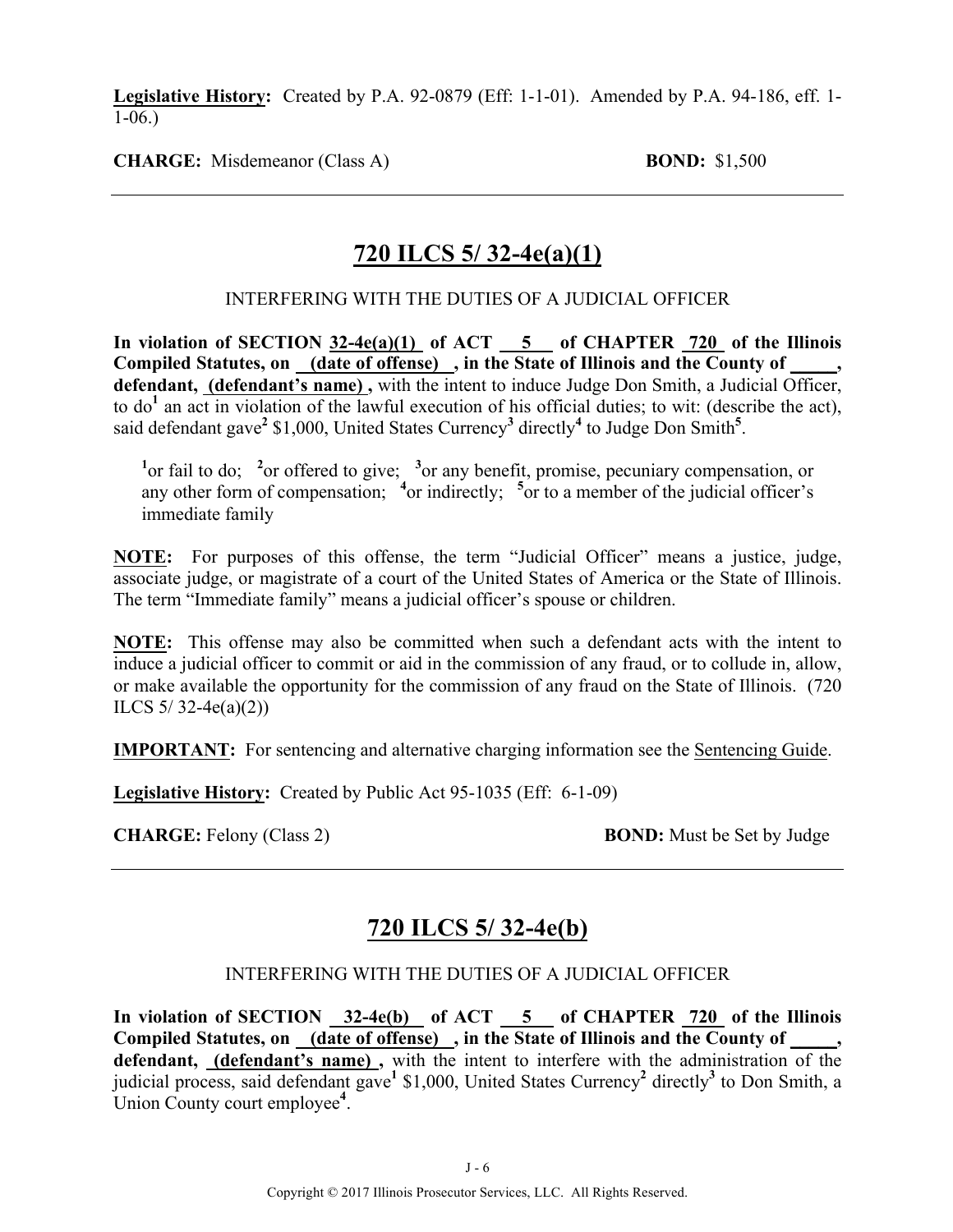<sup>1</sup> or offered to give; <sup>2</sup> or any benefit, promise, pecuniary compensation, or any other form of compensation; **<sup>3</sup>** or indirectly; **<sup>4</sup>** or to a court staff member

**IMPORTANT:** For sentencing and alternative charging information see the Sentencing Guide.

**Legislative History:** Created by Public Act 95-1035 (Eff: 6-1-09)

**CHARGE:** Felony (Class 2) **BOND:** Must be Set by Judge

# **720 ILCS 5/ 32-4f**

#### RETALIATING AGAINST A JUDGE

**In violation of SECTION 32-4f of ACT 5 of CHAPTER 720 of the Illinois Compiled Statutes, on (date of offense) , in the State of Illinois and the County of \_\_\_\_\_, defendant, (defendant's name) ,** with the intent of retaliating against Judge Don Smith, an Illinois Circuit Court Judge**<sup>1</sup>** , for the performance**<sup>2</sup>** of an official judicial duty; to wit (describe the duty), said defendant filed<sup>3</sup> in a public record located in the Union County Recorder of Deeds Office**<sup>4</sup>** a false lien**<sup>5</sup>** against real property owned by Judge Don Smith and located at 555 W. Union Street, Union City, Illinois, with the knowledge that such lien<sup>5</sup> was false<sup>6</sup>.

<sup>1</sup> or any Supreme, Appellate, Circuit or Associate Judge of the State of Illinois; <sup>2</sup> or nonperformance; <sup>3</sup> or caused to be filed; <sup>4</sup> or in any public record or private record that is generally available to the public; <sup>5</sup> or encumbrance; <sup>6</sup> that such lien or encumbrance contained any materially false, fictitious or fraudulent statement or representation

**CHARGING NOTE:** A second or subsequent violation of this subsection is a Class 4 felony. The charging instrument must state prior conviction. See Appendix A for discussion.

**IMPORTANT:** For sentencing and alternative charging information see the Sentencing Guide.

**Legislative History:** Created by Public Act 95-1035 (Eff: 6-1-09)

**CHARGE:** Misdemeanor (Class A) **BOND:** \$1,500

# **720 ILCS 5/ 32-6**

#### PERFORMANCE OF UNAUTHORIZED ACTS

In violation of SECTION 32-6 ACT 5 of CHAPTER 720 of the Illinois Compiled Statutes, on (date of offense), in the State of Illinois and the County of **defendant, (defendant's name)** , knowing that his performance was not authorized by law, conducted a marriage ceremony.**<sup>1</sup>**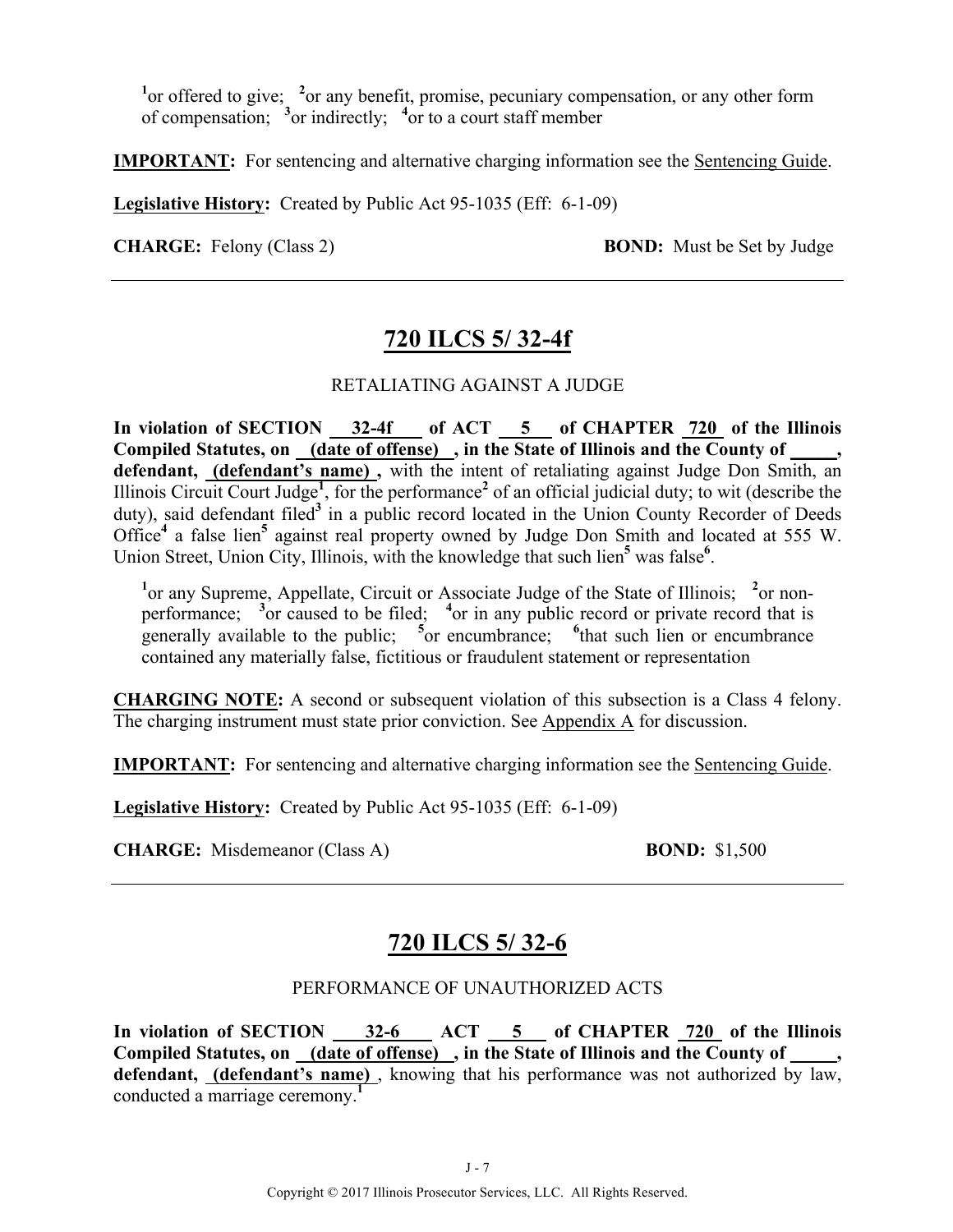<sup>1</sup> or acknowledged the execution of a document which by law may be recorded, or became a surety for any party in any civil or criminal proceeding, before any court or public officer authorized to accept such surety

**IMPORTANT:** For sentencing and alternative charging information see the Sentencing Guide.

**Legislative History:** Codified - Laws 1961, p.1983 (January 1, 1962); Amended - P.A. 77- 2638.

**CHARGE:** Felony (Class 4) **BOND:** Must be Set by Judge

# **720 ILCS 5/ 32-8(a)**

#### TAMPERING WITH PUBLIC RECORDS

**In violation of SECTION 32-8(a) of ACT 5 of CHAPTER 720 of the Illinois**  Compiled Statutes, on (date of offense), in the State of Illinois and the County of, **defendant, (defendant's name) ,** knowingly, without authority, **and with the defraud a**   $party<sup>1</sup>$ , destroyed<sup>2</sup> public records in that he burned the tax records of Union County.

<sup>1</sup><sup>or</sup> public officer or entity; <sup>2</sup> altered, defaced, removed or concealed

**NOTE:** A "Public Record" expressly includes, but is not limited to, court records, or documents, evidence, or exhibits filed with the clerk of the court and which have become a part of the official court record, pertaining to any civil or criminal proceeding in any court. (720 ILCS 5/ 32-8(b)).

**CHARGING NOTE:** Any judge, circuit clerk or clerk of court, public official or employee, court reported, or other person who knowingly, without lawful authority, and with the defraud a party<sup>1</sup>, alters, destroys, defaces, removes, or conceals any public record received or held by any judge or by a clerk of any court commits a Class 3 felony. (720 ILCS 5/ 32-8(c)).

**IMPORTANT:** For sentencing and alternative charging information and for further information concerning the consequences of violating Subsection (c) of this Section, see the Sentencing Guide.

**Legislative History:** Codified - Laws 1961, p.1983 (January 1, 1962); Amended - P.A. 77-2638. This offense was recently amended by Public Act 96-1217. (Eff: 1-1-11) and 96-1508. (Eff: 6- 1-11.)

**CHARGE:** Felony (Class 4) **BOND:** Must be Set by Judge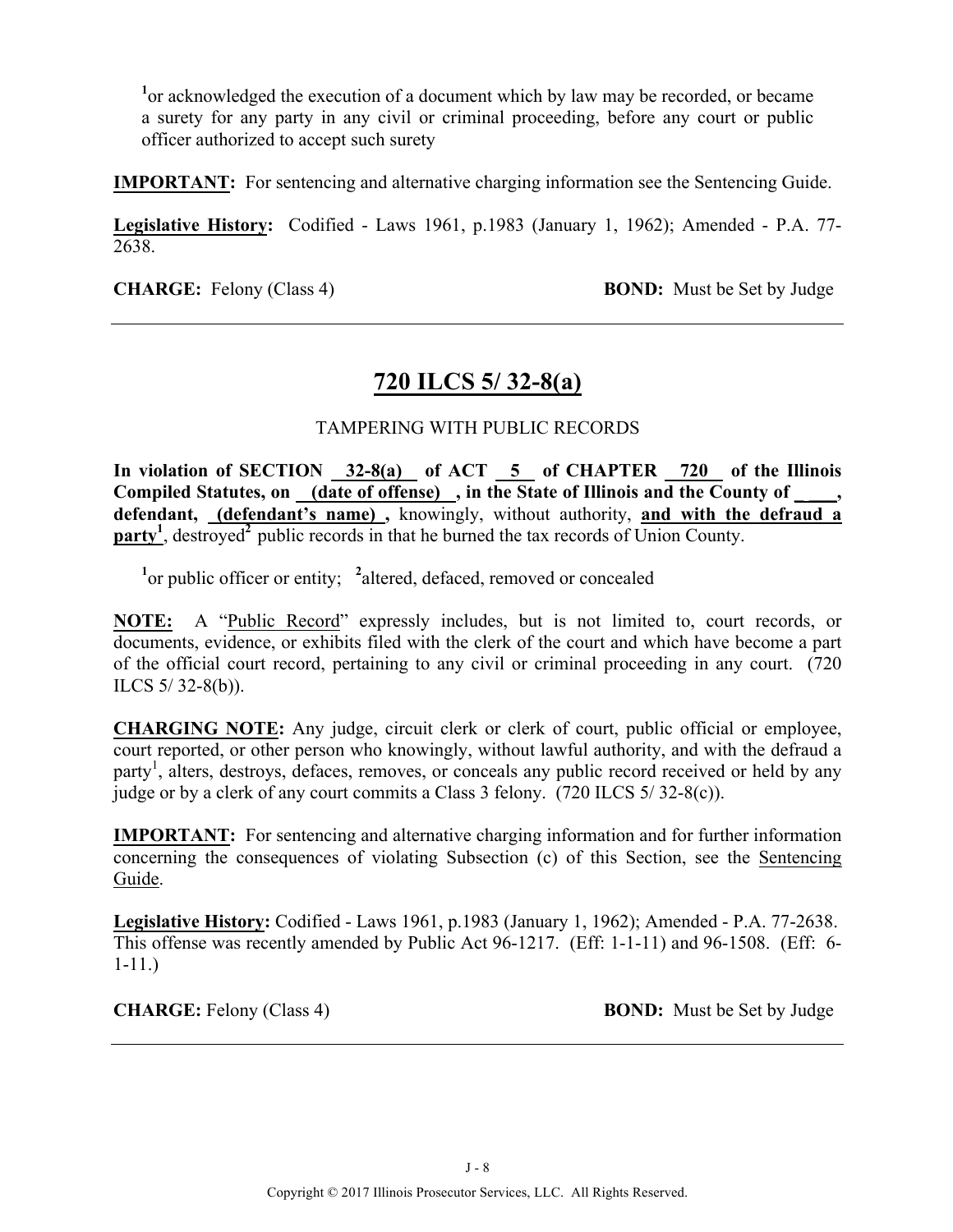# **720 ILCS 5/ 32-8.1(a)**

#### TAMPERING WITH A CERTIFICATION

**In violation of SECTION 32-8.1(a) of ACT 5 of CHAPTER 720 of the Illinois Compiled Statutes, on (date of offense) , in the State of Illinois and the County of \_\_\_\_\_, defendant, (defendant's name) ,** knowingly, without authority, and with the defraud Sam Smith<sup>1</sup>, used a certification issued by a public official, to wit: Jim Jones, the Union County Clerk<sup>2</sup>, in connection with a document, (describe the document), and said defendant knew<sup>3</sup> said document was not the original document for which Jim Jones had originally issued the certification.

<sup>1</sup> or any individual, entity, public officer, or governmental unit; <sup>2</sup> or a part of a certification; **<sup>3</sup>** or should have known.

**DEFINITION:** A "certificate" including but not limited to an apostille, the "great seal of the State of Illinois", or other similar certification. (720 ILCS 5/32-8.1(a)).

**CHARGING AND SENTENCING NOTE:** A second or subsequent offense for a violation of this offense is a Class 4 felony. The charging document must state the prior violation. See Appendix A for discussion. (720 ILCS 5/ 32-8(b)).

**IMPORTANT:** For sentencing and alternative charging information and for further information concerning the consequences of violating Subsection (c) of this Section, see the Sentencing Guide.

This complaint was created by P. A. 98-0170; (Eff: 8-5-13).

**CHARGE:** Misdemeanor (Class A) **BOND:** \$1,500

# **720 ILCS 5/ 32-10(a)**

VIOLATION OF BAIL BOND

**In violation of SECTION 32-10(a) of ACT 5 of CHAPTER 720 of the Illinois**  Compiled Statutes, on (date of offense), in the State of Illinois and the County of **defendant, (defendant's name)** , after having been admitted to bail on April 10, 2008, for appearance in Courtroom #6 of the Circuit Court of Union County, a court of record of this State, on April 26, 2008, at 9:00 A.M., and on that date he incurred a forfeiture of his bail and thereafter knowingly failed to surrender himself within 30 days following the date of the forfeiture.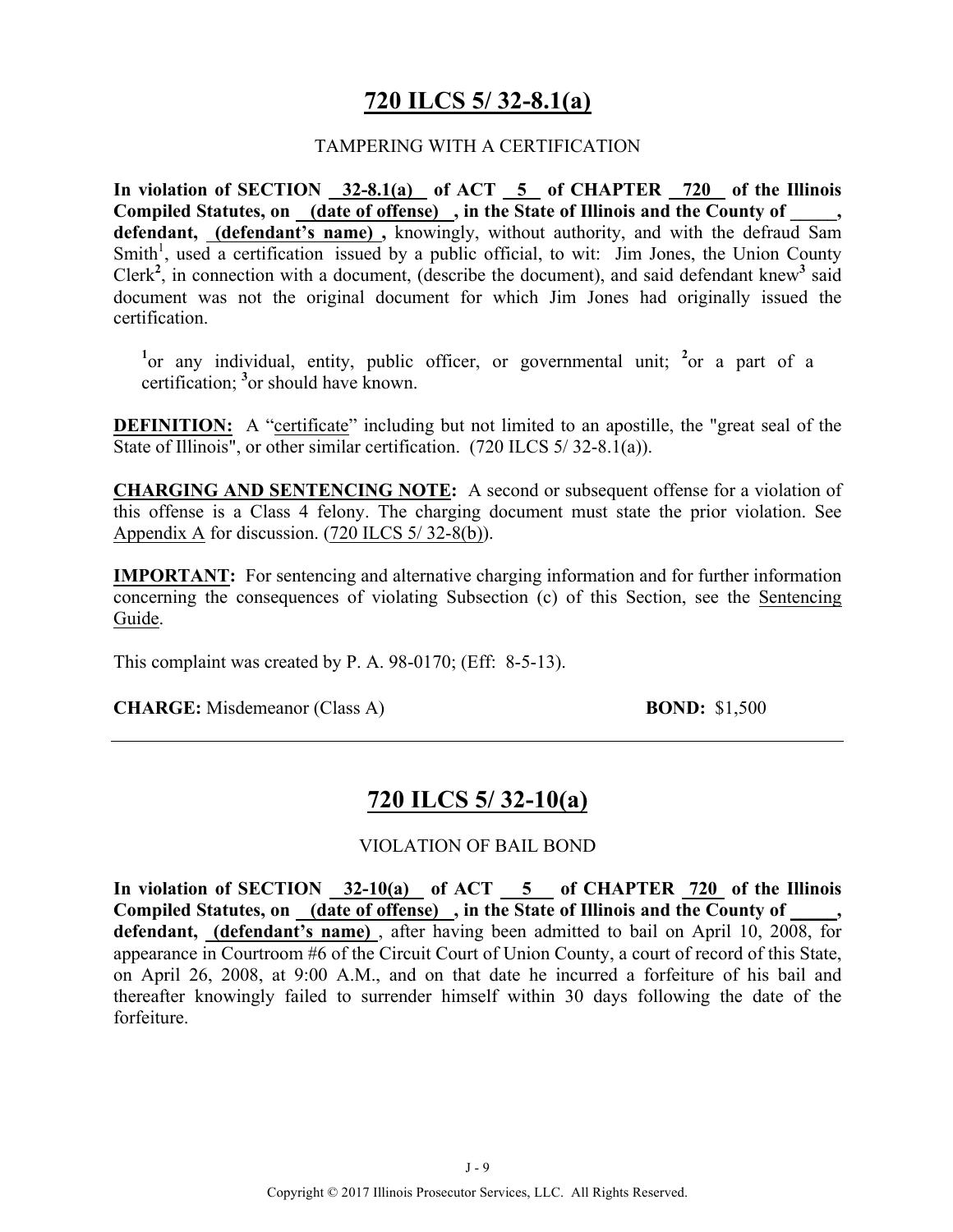**CHARGING NOTE:** If the bail was given in connection with a charge of a felony or pending appeal or certiorari after conviction of any offense, it is a felony of the next lower Class or a Class A misdemeanor if the underlying offense was a Class 4 felony. If the bail was given in connection with a charge of committing a misdemeanor or for appearance as a witness, it is a misdemeanor of the next lower Class, but not less than a Class C misdemeanor. See the Sentencing Guide.

**SENTENCING NOTE:** Any sentence imposed for a violation of this Section shall be served consecutive to the sentence imposed for the charge for which bail had been granted and with respect to which the defendant has been convicted. See Sentencing Guide.

**IMPORTANT:** For sentencing and alternative charging information see the Sentencing Guide.

**Legislative History:** Codified - Laws 1961, p.1983 (January 1, 1962); Amended - Laws 1961, p.2447; P.A.s 77-2638, 79-1360, 82-281, 84-945, 88-430, 88-680, 89-203, 91-696 and amended and re-numbered by Public Act 97-1108; Eff: 1-1-13.

**CHARGE:** See Charging Note Above **BOND:** See Sentencing Note Above

# **720 ILCS 5/ 32-10(a-5)**

#### BAIL BOND VIOLATION

**In violation of SECTION 32-10(a-5) ACT 5 of CHAPTER 720 of the Illinois**  Compiled Statutes, on (date of offense), in the State of Illinois and the County of \_\_\_\_, defendant, *(defendant's name)*, after having been admitted to bail on April 10, 2008, for appearance in Courtroom #6 of the Circuit Court of Union County, a court of record in this State, violated a condition of his bail bond by knowingly possessing a firearm, in violation of his conditions of bail.

**CHARGING AND SENTENCING NOTE:** A second or subsequent violation of this offense is a Class 3 felony. The charging instrument must state prior conviction. See Appendix A.

**IMPORTANT:** For sentencing and alternative charging information see the Sentencing Guide.

This complaint was last amended and re-numbered by Public Act 97-1108; Eff: 1-1-13.

**CHARGE:** Felony (Class 4) **BOND:** Must be Set by Judge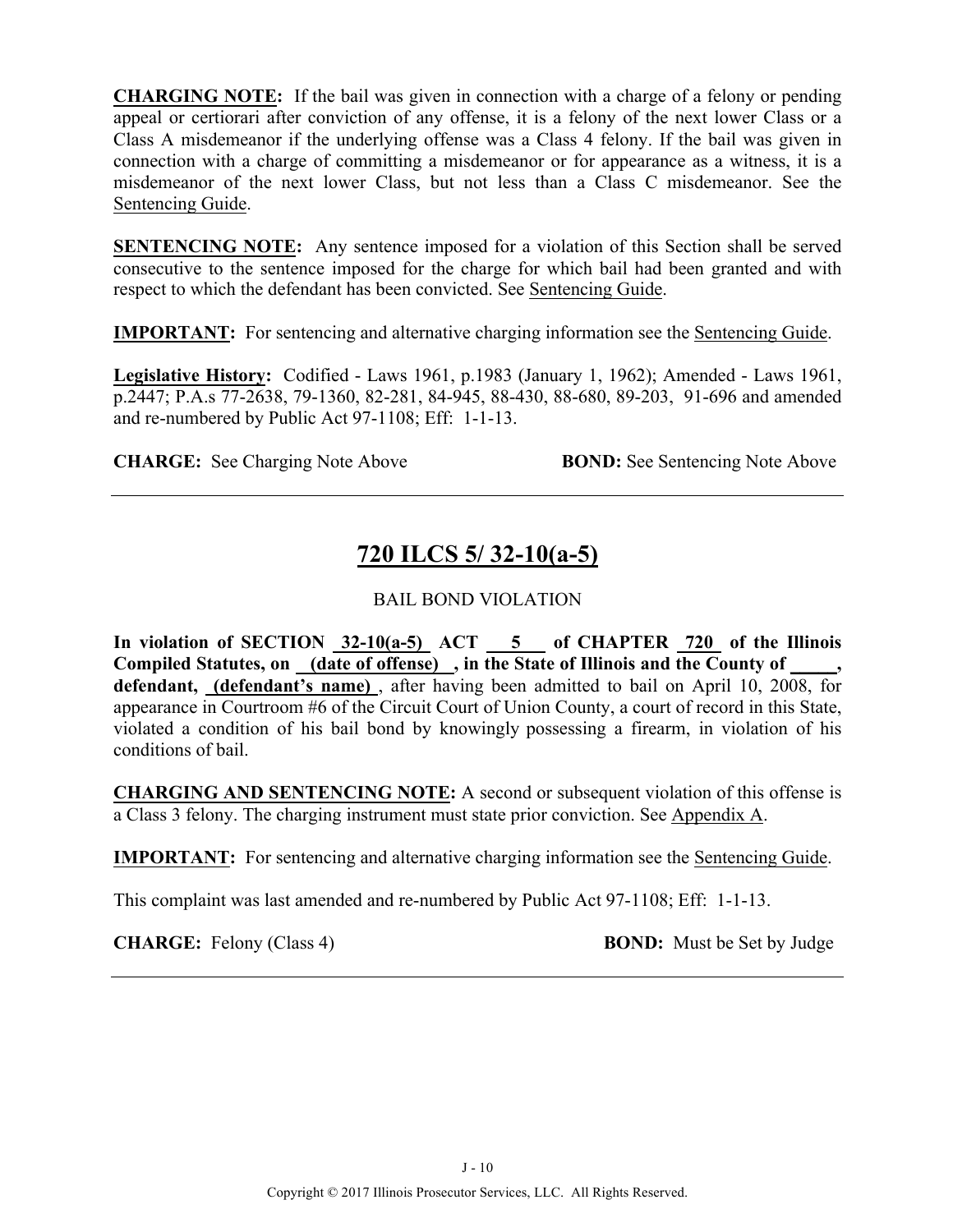# **720 ILCS 5/ 32-10(b)**

#### VIOLATION OF BAIL BOND

In violation of SECTION 32-10(b) ACT 5 of CHAPTER 720 of the Illinois **Compiled Statutes, on (date of offense) , in the State of Illinois and the County of \_\_\_\_\_, defendant, (defendant's name)** , after having been admitted to bail on April 10, 2008, for appearance in Courtroom #6 of the Circuit Court of Union County, a court of record of this State, on April 26, 2008, at 9:00 A.M., and while charged with domestic battery, in violation of Section 12-3.2 of this Code, a criminal offense in which the victim was a member of the defendant's family **<sup>1</sup>**knowingly violated a condition of that release**<sup>2</sup>** in that (describe the violation of the condition of release).

**<sup>1</sup>** or his household as defined in Article 112A of the Code of Criminal Procedure of 1963;

<sup>2</sup> as set forth in Section 110-10, subsection (d) of the Code of Criminal Procedure of 1963

**NOTE:** Whoever, having been admitted to bail for appearance before any court of this State for a felony, Class A misdemeanor or a criminal offense in which the victim is a family or household member as defined in Article 112A of the Code of Criminal Procedure of 1963, is charged with any other felony, Class A misdemeanor, or a criminal offense in which the victim is a family or household member as defined in Article 112A of the Code of Criminal Procedure of 1963 while on such release, must appear before the court before bail is statutorily set. (32-10c) See the Sentencing Guide.

**IMPORTANT:** For sentencing and alternative charging information see the Sentencing Guide.

**CHARGE:** Misdemeanor (Class A) **BOND:** \$1,500

# **720 ILCS 5/ 32-13(a)**

#### UNLAWFUL CLOUDING OF TITLES

In violation of SECTION  $\frac{32-13(a)}{2}$  ACT  $\frac{5}{a}$  of CHAPTER  $\frac{720}{720}$  of the Illinois Compiled Statutes, on (date of offense), in the State of Illinois and the County of defendant, (defendant's name), intentionally recorded<sup>1</sup> a document in the office of the Macoupin County Registrar of Titles<sup>2</sup> that is a cloud on the title of land located at 777 May Street, Union County, Illinois,<sup>3</sup> knowing that the theory upon which the purported cloud on title was based was not recognized as a legitimate legal theory by the courts of the State of Illinois,<sup>4</sup> and the value of the cloud on the title did not exceed \$10,000.

<sup>1</sup><sup>or</sup> filed or caused to be recorded or filed; <sup>2</sup><sup>or</sup> recorder or registrar of titles of any county of this State; <sup>3</sup> or any land in the State; <sup>4</sup> or by the courts of the United States.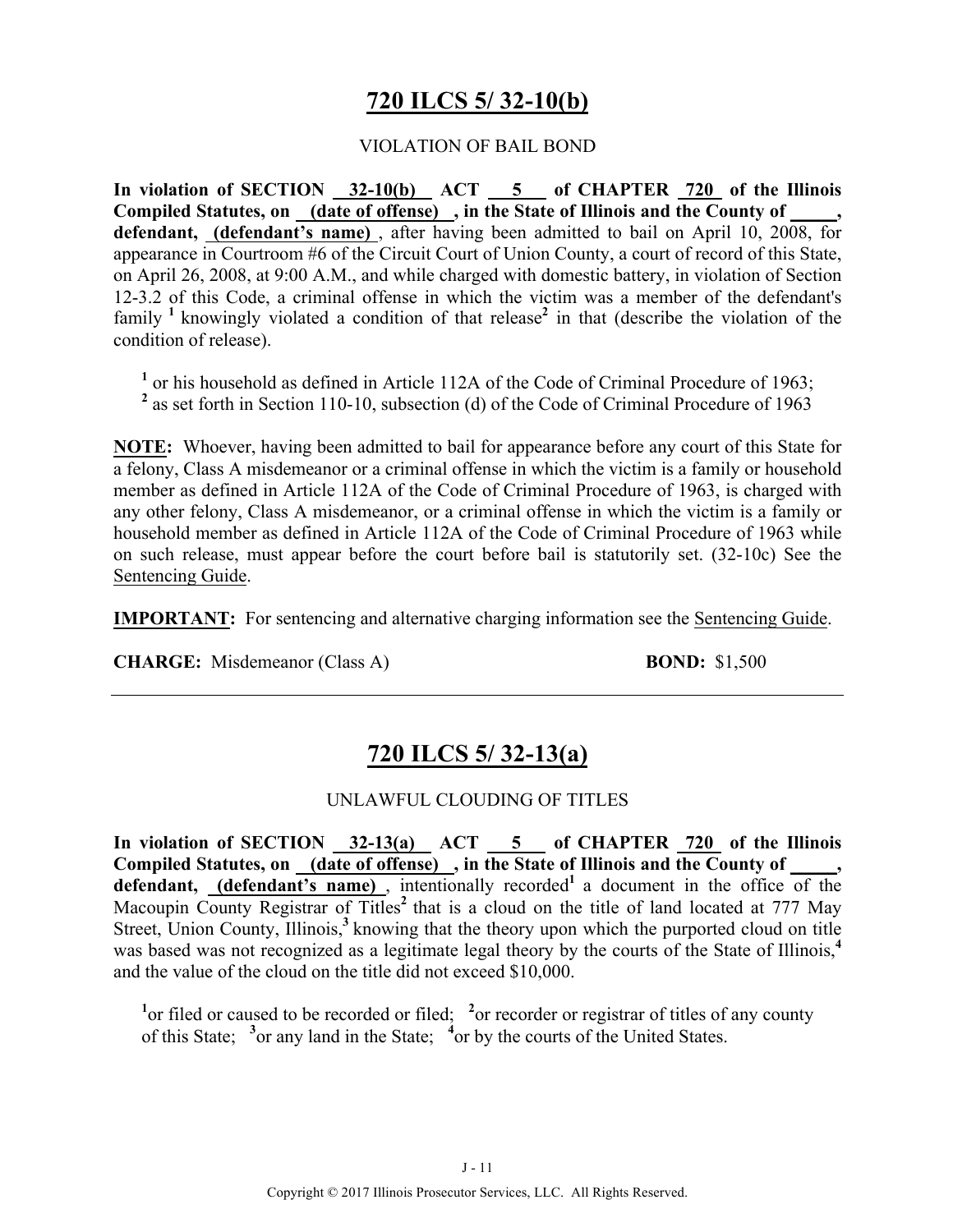**CHARGING AND SENTENCING NOTE:** Unlawful clouding of title is a Class A misdemeanor for a first offense if the cloud on the title has a value that does not exceed \$10,000. Unlawful clouding of title is a Class 4 felony if the cloud on the title has a value that exceeds\$10,000, or for a second or subsequent offense. The charging document must state the prior offense. See Appendix A for discussion.

**IMPORTANT:** For sentencing and alternative charging information see the Sentencing Guide.

**Legislative History:** Created by Public Act 89-682 (Eff: 1-1-97). Amended and re-numbered by Public Act 98-0098; (Eff: 1-1-14).

**CHARGE:** Misdemeanor (Class A) **BOND:** \$1,500

# **720 ILCS 5/ 32-14**

#### UNLAWFUL MANIPULATION OF A JUDICAL SALE

In violation of SECTION 32-14 of ACT 5 of CHAPTER 720 of the Illinois Compiled Statutes, on (date of offense), in the State of Illinois and the County of **defendant, (defendant's name)**, knowingly engaged in a combination with<sup>1</sup> Don Smith, $\frac{2}{x}$  who is<sup>3</sup> a competitor of the defendant, for the purpose of<sup>4</sup> limiting<sup>5</sup> the making of bids at<sup>6</sup> a judicial sale; to wit: (describe the judicial sale).

<sup>1</sup><sup>or</sup> a conspiracy or made an contract with; <sup>2</sup><sup>or</sup> any person; <sup>3</sup><sup>or</sup> but for a prior agreement is; <sup>4</sup> or with the effect of; <sup>5</sup> or fixing, controlling or otherwise manipulating; <sup>6</sup> or the participation of any person in

**NOTE:** "Judicial sale" for purposes of this subsection means any sale of real or personal property in accordance with a court order, including, but not limited to, judicial sales conducted pursuant to Section 15-1507 of the Code of Civil Procedure, sales ordered to satisfy judgments under Article XII of the Code of Civil Procedure, and enforcements of delinquent property taxes under Article XXI of the Property Tax Code. (720 ILCS 5/ 32-14(f))

**CHARGING NOTE:** A second or subsequent violation of this offense is a Class 2 Felony. The charging instrument must state the prior violation. See Appendix A for discussion.

**SENTENCING NOTE:** This offense requires that a mandatory fine shall be imposed for a violation of this subsection, not to exceed \$1,000,000 if the violator is a corporation, or, if the violator is any other person, not to exceed \$100,000. (720 ILCS 5/ 32-14(b))

**IMPORTANT:** For sentencing and alternative charging information see the Sentencing Guide.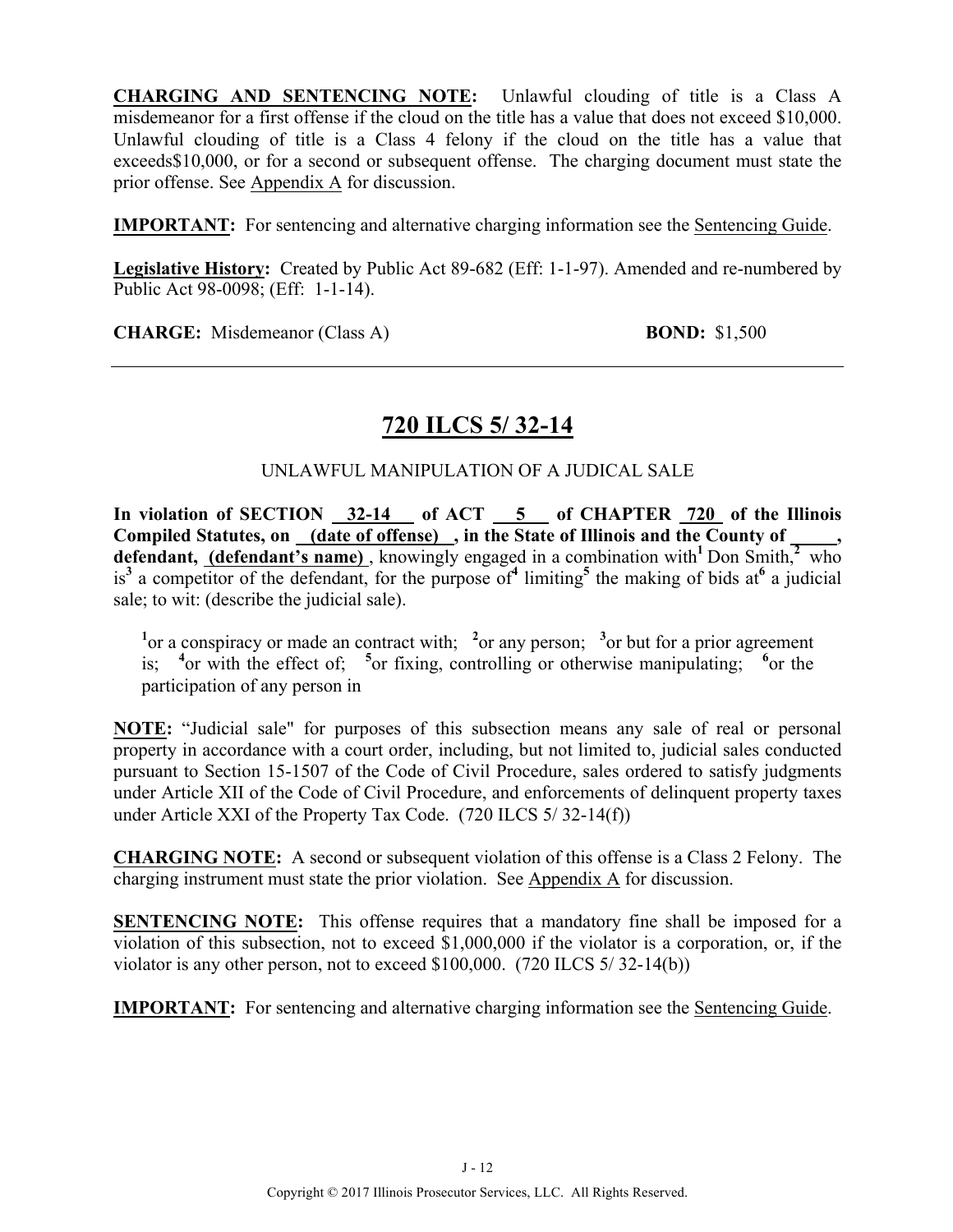**Legislative History:** Created by Public Act: 96-0408 (Effective: 8-13-09).

**CHARGE:** Felony (Class 3) **BOND:** Must be Set by Judge

# **720 ILCS 5/ 33-1(a)**

#### **BRIBERY**

In violation of SECTION  $\frac{33-1(a)}{2a}$  ACT  $\frac{5}{a}$  of CHAPTER  $\frac{720}{720}$  of the Illinois **Compiled Statutes, on (date of offense) , in the State of Illinois and the County of \_\_\_\_\_, defendant, (defendant's name)** , with the intent to influence the performance of an act related to the employment **<sup>1</sup>** of a public officer,**<sup>2</sup>**Don Smith, a police officer for the City of Union City, Union County, Illinois, promised**<sup>3</sup>** \$100 United State's currency**<sup>4</sup>**to Don Smith, to forego serving a criminal complaint and arrest warrant upon James Brown, which currency Don Smith was not authorized by law to accept.

<sup>1</sup> or function; <sup>2</sup> or any public employee, juror, or witness definition of public officer and public employee (720 ILCS 5/2-17 & 2-18) reads as follows: Public Employee - "Public employee" means a person other than a public officer, who is authorized to perform any official function on behalf of, and is paid by, the State or any of its political subdivisions. Public Officer - "Public Officer" means a person who is elected to office pursuant to statute, or who is appointed to an office which is established, and the qualifications and duties of which are prescribed by statute, to discharge a public duty for the State or any of its political subdivisions; **<sup>3</sup>**or tenders; **<sup>4</sup>**or any property or personal advantage

**IMPORTANT:** For sentencing and alternative charging information see the Sentencing Guide.

**Legislative History:** Codified - Laws 1961, p.1983 (January 1, 1962); Amended - P.A.s 77- 2638, 80-922, 80-1099 and 84-761.

**CHARGE:** Felony (Class 2) **BOND:** Must be Set by Judge

# **720 ILCS 5/ 33-1(b)**

#### **BRIBERY**

In violation of SECTION 33-1(b) ACT 5 of CHAPTER 720 of the Illinois **Compiled Statutes, on (date of offense) , in the State of Illinois and the County of \_\_\_\_\_, defendant, (defendant's name)** , with the intent to influence the performance of an act related to the employment<sup>1</sup> of a public employee<sup>2</sup> he promised<sup>3</sup> \$100 United State's currency<sup>4</sup> to Don Smith, to forego serving a criminal complaint and arrest warrant upon William Smith, believing Don Smith was a public employee,**<sup>2</sup>** a police officer, for the City of Union City, Union County, Illinois, which currency**<sup>4</sup>**a public employee**<sup>2</sup>**would not be authorized by law to accept.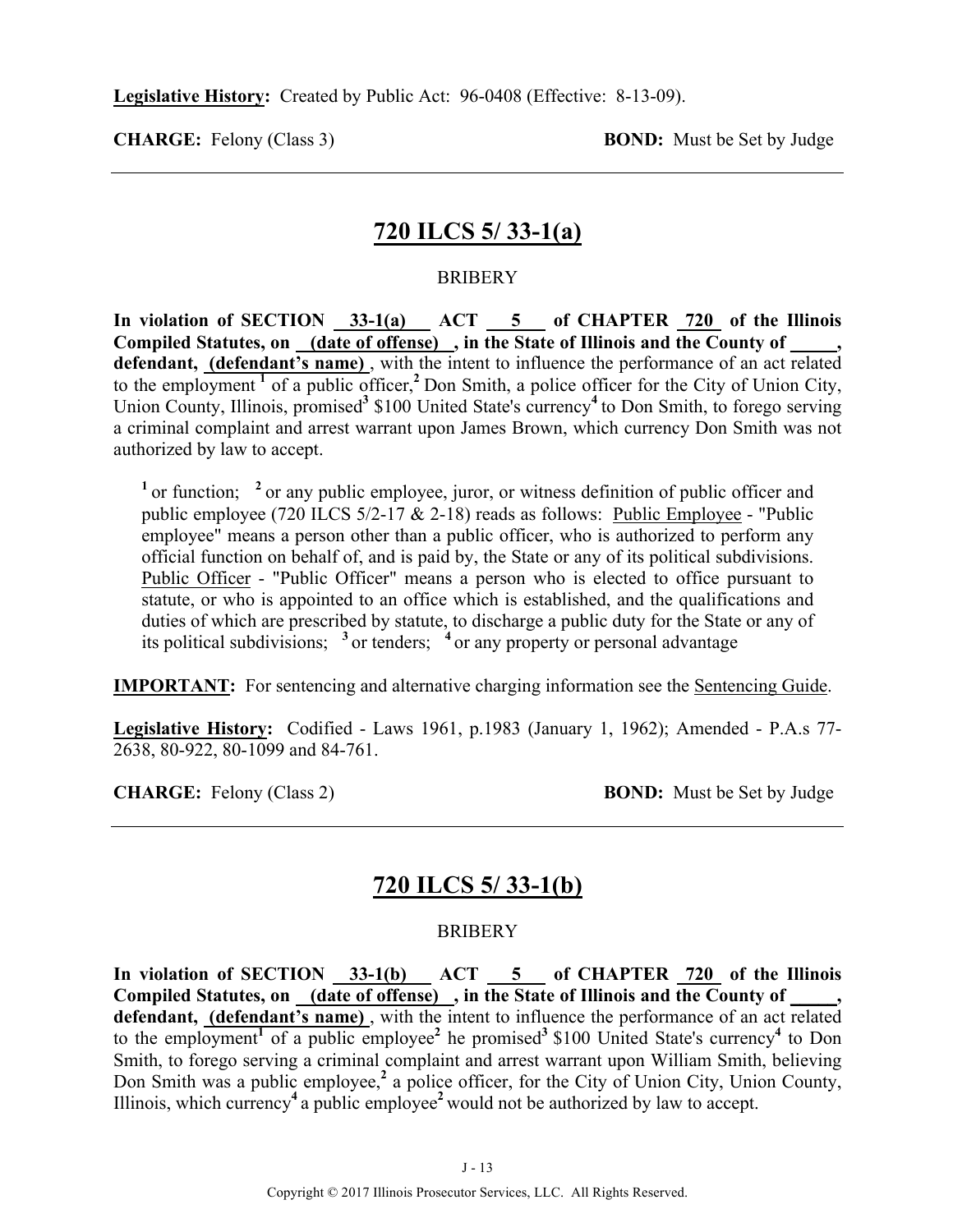<sup>1</sup> or function; <sup>2</sup> or public officer, juror or witness (Definition of public officer and public employee: See Appendix C); <sup>3</sup> or tendered; <sup>4</sup> or any property or personal advantage

**IMPORTANT:** For sentencing and alternative charging information see the Sentencing Guide.

**CHARGE:** Felony (Class 2) **BOND:** Must be Set by Judge

# **720 ILCS 5/ 33-1(c)**

#### **BRIBERY**

In violation of SECTION 33-1(c) ACT 5 of CHAPTER 720 of the Illinois Compiled Statutes, on (date of offense), in the State of Illinois and the County of **defendant, (defendant's name)** , with the intent to cause Don Smith to influence the performance of an act related to the employment<sup>1</sup> of a public officer,<sup>2</sup> James Smith, a police officer for the City of Union City, Union County, Illinois, promised**<sup>3</sup>**\$100 United States currency to Don Smith to cause James Smith to forego serving a criminal complaint and arrest warrant upon James Brown, which currency**<sup>4</sup>**Don Smith was not authorized by law to accept.

<sup>1</sup> or function; <sup>2</sup> or public employee, juror, or witness (Definition of public officer and public employee: See Appendix C);  $\frac{3}{5}$  or tendered;  $\frac{4}{5}$  or any property or person advantage

**IMPORTANT**: For sentencing and alternative charging information see the Sentencing Guide.

**CHARGE:** Felony (Class 2) **BOND:** Must be Set by Judge

# **720 ILCS 5/ 33-1(d)**

#### **BRIBERY**

In violation of SECTION 33-1(d) ACT 5 of CHAPTER 720 of the Illinois Compiled Statutes, on \_(date of offense) , in the State of Illinois and the County of defendant, (defendant's name), received<sup>1</sup> \$100 United States currency<sup>2</sup> from James Brown, which he was not authorized by law to accept, knowing that such money was tendered<sup>3</sup> with the intent to cause him to influence the performance of an act related to the employment of a public employee,<sup>4</sup> James Smith, a police officer for the City of Union City, Union County, Illinois, being to cause James Smith to forego arresting James Brown.

<sup>1</sup> or retained or agreed to accept; <sup>2</sup> or any property or personal advantages; <sup>3</sup> or promised; <sup>4</sup> or public officer, juror or witness (Definition of public officer and public employee: See Appendix C)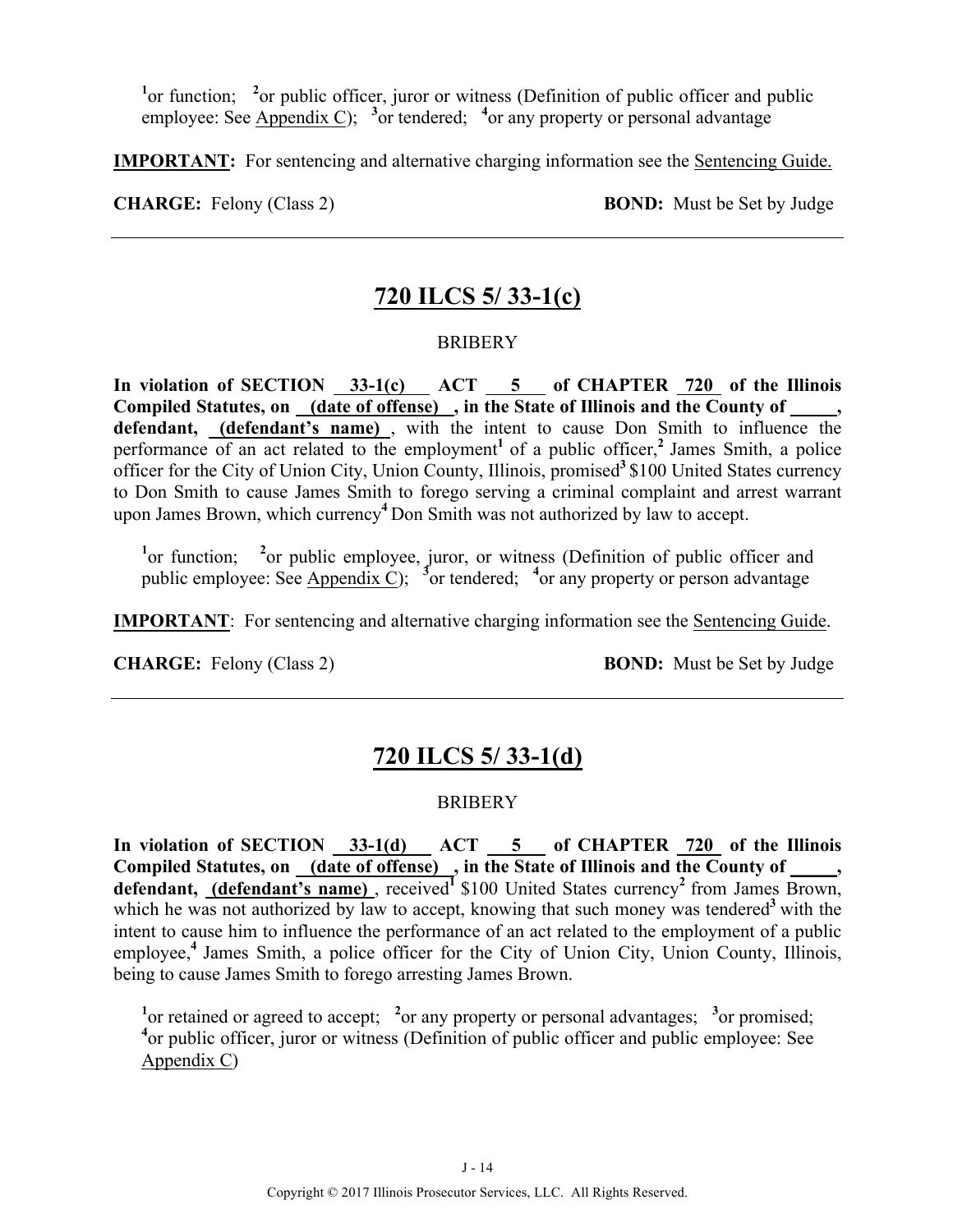**IMPORTANT**: For sentencing and alternative charging information see the Sentencing Guide.

**CHARGE:** Felony (Class 2) **BOND:** Must be Set by Judge

# **720 ILCS 5/ 33-1(e)**

#### **BRIBERY**

**In violation of SECTION 33-1(e) ACT 5 of CHAPTER 720 of the Illinois Compiled Statutes, on (date of offense) , in the State of Illinois and the County of \_\_\_\_\_,**  defendant, (defendant's name), received<sup>1</sup> \$100 United States currency<sup>2</sup> from James Brown, pursuant to an understanding between the defendant and James Brown that the defendant would attempt to improperly influence<sup>3</sup> the performance of Don Smith, a Union County Deputy Sheriff,**<sup>4</sup>**in that the defendant would attempt to prevent Don Smith from serving a warrant for the arrest of James Brown.**<sup>5</sup>**

<sup>1</sup><sup>or</sup> solicited, retained or agreed to accept; <sup>2</sup> or any property or personal advantage; <sup>3</sup> or improperly influence; <sup>4</sup>or any public officer, public employee, juror or witness; <sup>5</sup>or any act related to the employment or function of that person

**NOTE**: Definition of public officer and public employee, see Appendix C.

**IMPORTANT**: For sentencing and alternative charging information see the Sentencing Guide.

**CHARGE:** Felony (Class 2) **BOND:** Must be Set by Judge

# **720 ILCS 5/ 33-2**

#### FAILURE TO REPORT A BRIBE

In violation of SECTION 33-2 ACT 5 of CHAPTER 720 of the Illinois Compiled Statutes, on (date of offense), in the State of Illinois and the County of, defendant, (defendant's name), a public employee,<sup>1</sup> a police officer for the City of Union City, Union County, Illinois, failed to report forthwith to John White, the State's Attorney of Union County,**<sup>2</sup>**Illinois, an offer made to him, in violation of Section 33-1(a) of Act 5 of Chapter 720 of the Illinois Compiled Statutes,**<sup>3</sup>**in that Don Smith, with the intent to influence the performance of the defendant, promised \$100 United States currency to the defendant to forego serving a criminal complaint and arrest warrant upon Don Smith, which currency the defendant was not authorized by law to accept.

<sup>1</sup> or public officer or juror (Definition of public officer and public employee: See Appendix C); <sup>2</sup>the local State's Attorney; <sup>3</sup>any violation of Section 33-1 (see applicable complaint form)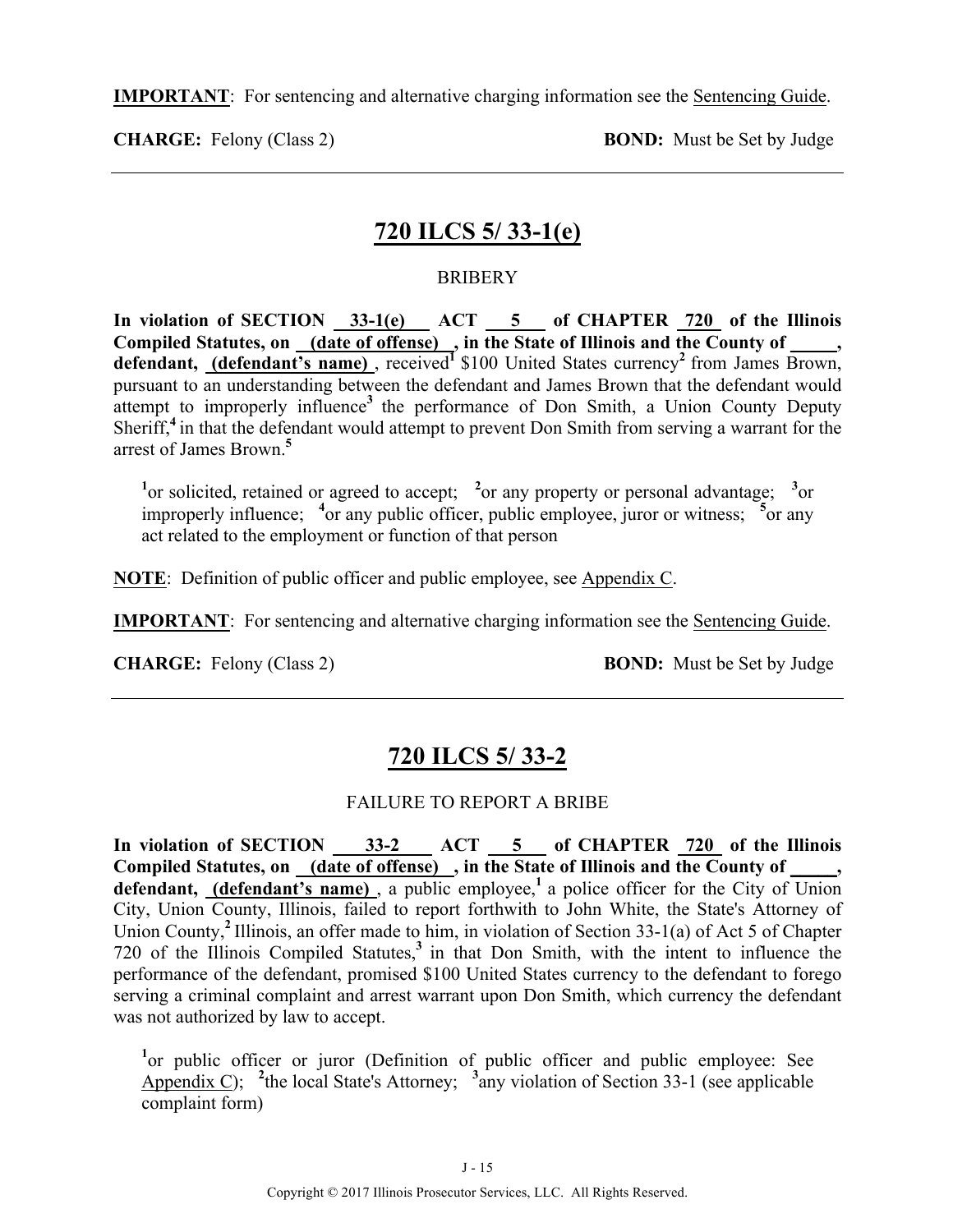**IMPORTANT:** For sentencing and alternative charging information see the Sentencing Guide.

**Legislative History**: Codified - Laws 1961, p.1983 (January 1, 1962); Amended - P.A.s 77- 2638, 83-844 and 84-25.

**CHARGE:** Misdemeanor (Class A) **BOND:** \$1,500

# **720 ILCS 5/ 33-3(a)(2)**

OFFICIAL MISCONDUCT

In violation of SECTION 33-3(a)(2) ACT 5 of CHAPTER 720 of the Illinois Compiled Statutes, on (date of offense), in the State of Illinois and the County of defendant, (defendant's name), a public employee,<sup>1</sup> a police officer, while acting in his official capacity,**<sup>2</sup>**knowingly performed an act which he knew was forbidden by law to perform**<sup>3</sup>** in that he committed theft in excess of \$300 in violation of Section 16-1 of Act 5 of Chapter 720 of the Illinois Compiled Statutes, by taking \$350 from the person of Don Smith.

<sup>1</sup><sup>or a</sup> public officer or special government agent; <sup>2</sup><sup>or</sup> in his capacity as a special government agent; **<sup>3</sup>** or intentionally or recklessly failed to perform any mandatory duty as required by law **(33-3(a)(1))**, or with the intent to obtain a personal advantage for himself or another, performed an act in excess of his lawful authority **(33-3(a)(3))**, or solicited or knowingly accepted for performance of any act a fee or reward which he knew was not authorized by law (state the precise statute, rule, regulation or tenet violated) **(33-3(a)(4)**

**DEFINITION:** For purposes of this Section, "special government agent" has the meaning ascribed to it in subsection (1) of Section 4A-101 of the Illinois Governmental Ethics Act.

**IMPORTANT:** For sentencing and alternative charging information see the **Sentencing Guide**.

**Legislative History:** Codified - Laws 1961, p.1983 (January 1, 1962); Amended - P.A.s 77- 2638, 80-922, 82-576, 82-790 and 94-338. Recently re-numbered by Public Act 98-867; Eff: 1- 1-15.

**CHARGE:** Felony (Class 3) **BOND:** Must be Set by Judge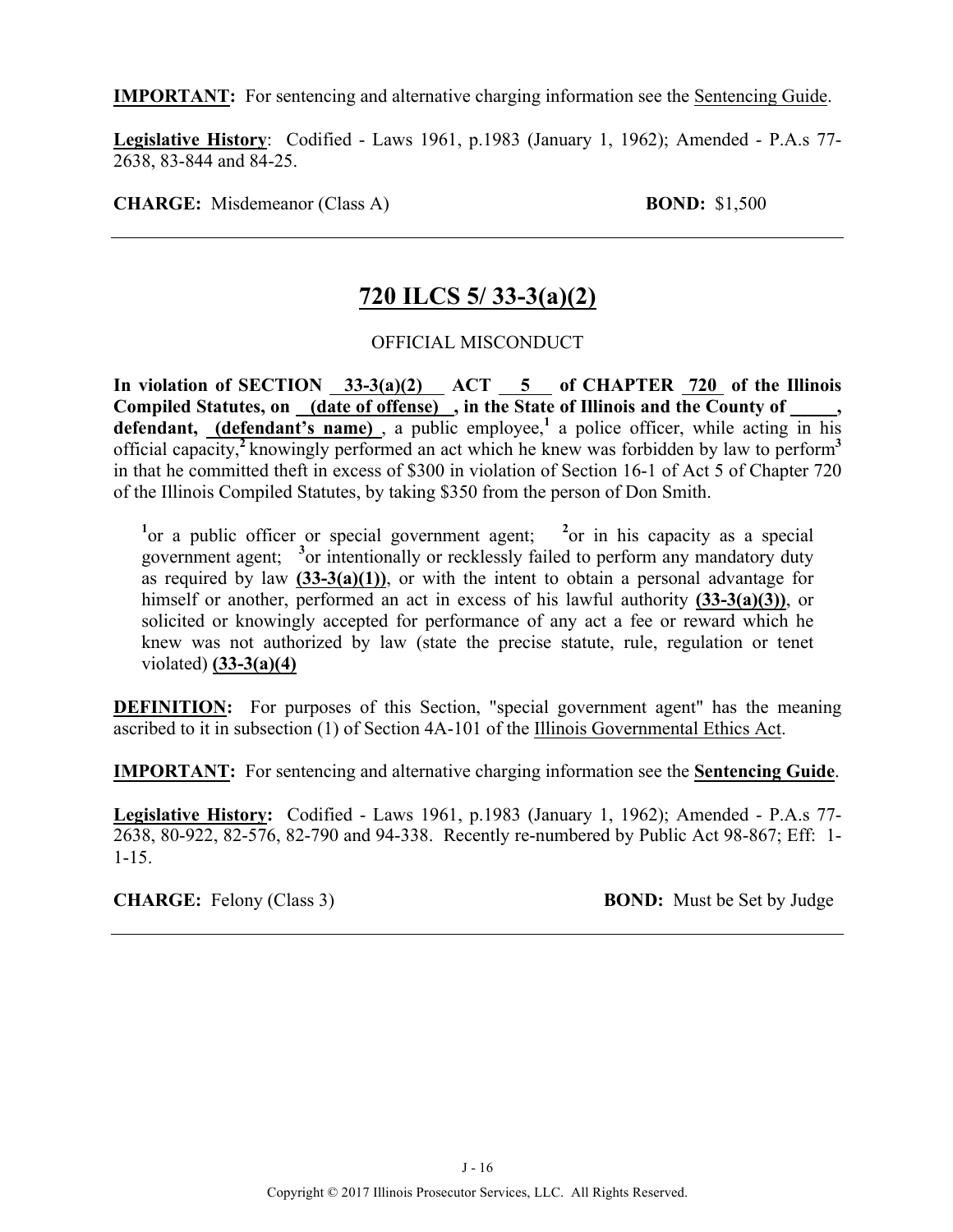# **720 ILCS 5/ 33-3(b)**

#### OFFICIAL MISCONDUCT

In violation of SECTION 33-3(b) ACT 5 of CHAPTER 720 of the Illinois **Compiled Statutes, on (date of offense) , in the State of Illinois and the County of \_\_\_\_\_,**  defendant, (defendant's name), an employee of the Union City Police Department, a law enforcement agency, knowingly communicated<sup>1,2</sup> information acquired in the course of his employment with the Union City Police Department, with the intent to prevent<sup>3</sup> the apprehension**<sup>4</sup>** of Sam Smith**<sup>5</sup>** .

<sup>1</sup><sup>or used; <sup>2</sup> either directly or indirectly; <sup>3</sup><sup>or</sup> obstruct or impede; <sup>4</sup><sup>or</sup> the investigation or</sup> prosecution; **<sup>5</sup>** or any criminal offense or person.

**CHARGING NOTE:** Nothing in this subsection (b) shall be construed to impose liability for communicating to a confidential resource, who is participating or aiding law enforcement, in an ongoing investigation.

**IMPORTANT:** For sentencing and alternative charging information see the Sentencing Guide.

**Legislative History**: This subsection was created by Public Act 98-0867; Eff: 1-1-15.

**CHARGE:** Felony (Class 3) **BOND:** Must be Set by Judge

## **720 ILCS 5/ 33-4(a)**

#### UNLAWFUL GANG-RELATED ACTIVITY BY A PEACE OFFICER**<sup>1</sup>**

In violation of SECTION 33-4(a) ACT 5 of CHAPTER 720 of the Illinois Compiled Statutes, on (date of offense), in the State of Illinois and the County of defendant, (defendant's name), a peace officer,<sup>1</sup> knowingly committed an act in furtherance of gang-related activities in that (describe the act that was committed in furtherance of street-gang activities).

**1** or a correction officer

**NOTE:** "Gang-related" has the meaning ascribed to it in Section 10 of the Illinois Street-gang Terrorism Omnibus Prevention Act. (740 ILCS 147/10)

**IMPORTANT:** For sentencing and alternative charging information see the Sentencing Guide.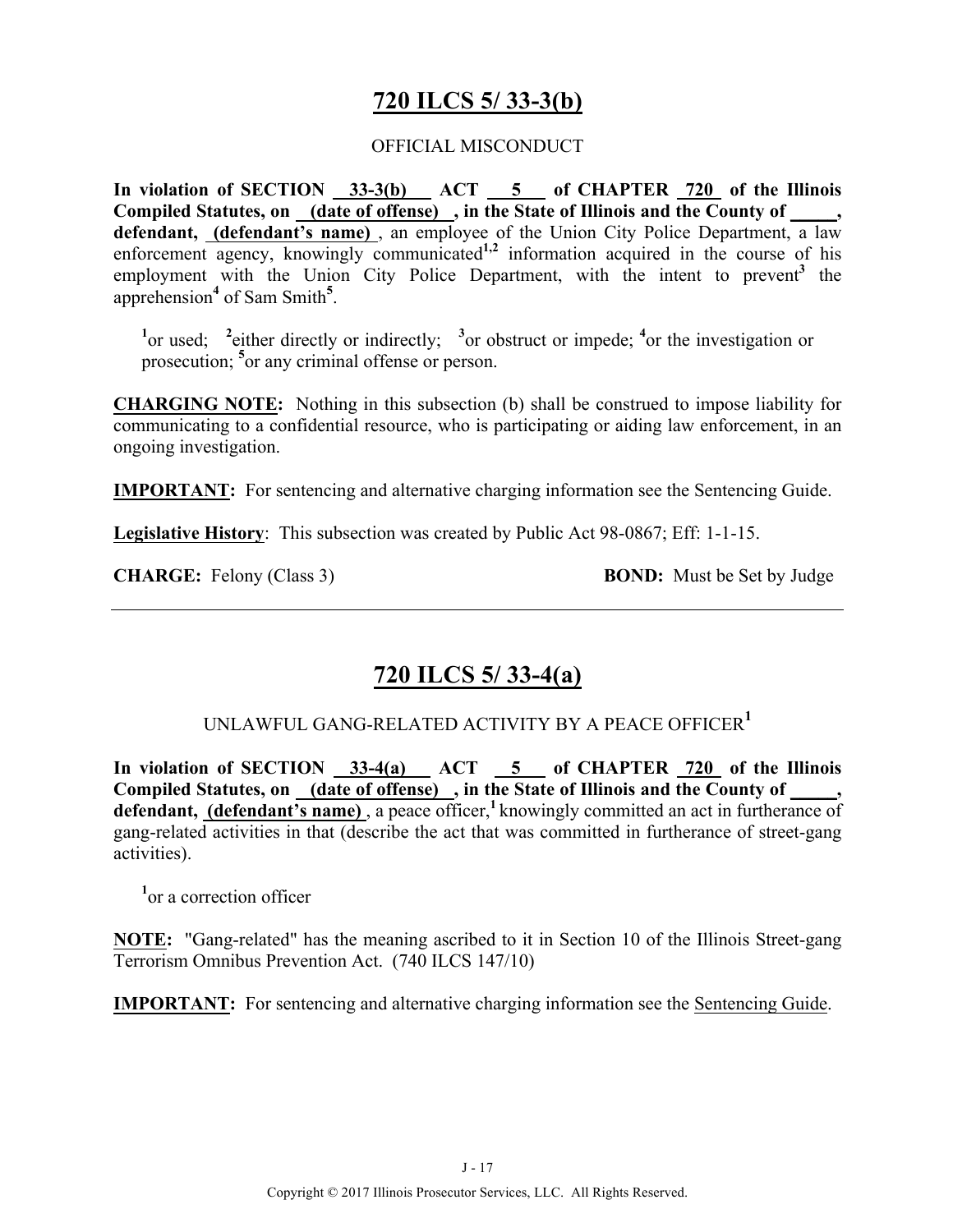# **720 ILCS 5/ 33-5(a)**

#### FAILURE TO PRESERVE EVIDENCE

In violation of SECTION  $\frac{33-5(a)}{20}$  ACT  $\frac{5}{20}$  of CHAPTER  $\frac{720}{720}$  of the Illinois **Compiled Statutes, on (date of offense) , in the State of Illinois and the County of \_\_\_\_\_, defendant, (defendant's name)**, an agent of a law enforcement agency,<sup>1</sup> the Union City Police Department, intentionally failed to comply with the provisions of subsection (a) of Section 116-4 of the Code of Criminal Procedure of 1963 in that said defendant failed to preserve, subject to a continuous chain of custody, physical<sup>2</sup> evidence in the defendant's control<sup>3</sup> that was likely to contain forensic evidence<sup>4</sup> secured in relation to the trial of Don Smith concerning a charge of violating Section 12-14.1**<sup>5</sup>**of the Criminal Code of 1961.

<sup>1</sup> or the law enforcement agency itself; <sup>2</sup> or any physical evidence; <sup>3</sup> or possession; <sup>4</sup>including, but not limited to, fingerprints or biological material or sufficient documentation to locate that evidence; **<sup>5</sup>** or Sections 12-13, 12-14, 12-15 or 12-16 of the Criminal Code of 1961 or in a prosecution for an offense defined in Article 9 of that Code, or in a prosecution for an attempt in violation of Section 8-4 of that Code of any of the above-mentioned offenses.

**IMPORTANT:** For sentencing and alternative charging information see the Sentencing Guide.

**Legislative History:** Created by P.A.s 91-871 (Eff: 1-1-01 and 92-459 (Eff: 8-22-01).

**CHARGE:** Felony (Class 4) **BOND:** Must be Set by Judge

# **720 ILCS 5/ 33-7(a)(2)**

#### PUBLIC CONTRACTOR MISCONDUCT

In violation of SECTION  $33-7(a)(2)$  ACT  $5$  of CHAPTER  $720$  of the Illinois Compiled Statutes, on <u>(date of offense)</u>, in the State of Illinois and the County of defendant, **(defendant's name)**, a public contractor<sup>1</sup> with the Union City School System,<sup>2</sup> while in the performance of<sup>3</sup> a contract with the Union City School District, knowingly performed an act which he knew he was forbidden by law to perform, in that he committed theft in excess of \$300 in violation of Section 16-1 of Act 5 of Chapter 720 of the Illinois Compiled Statutes, by taking \$350 from the person of John Brown.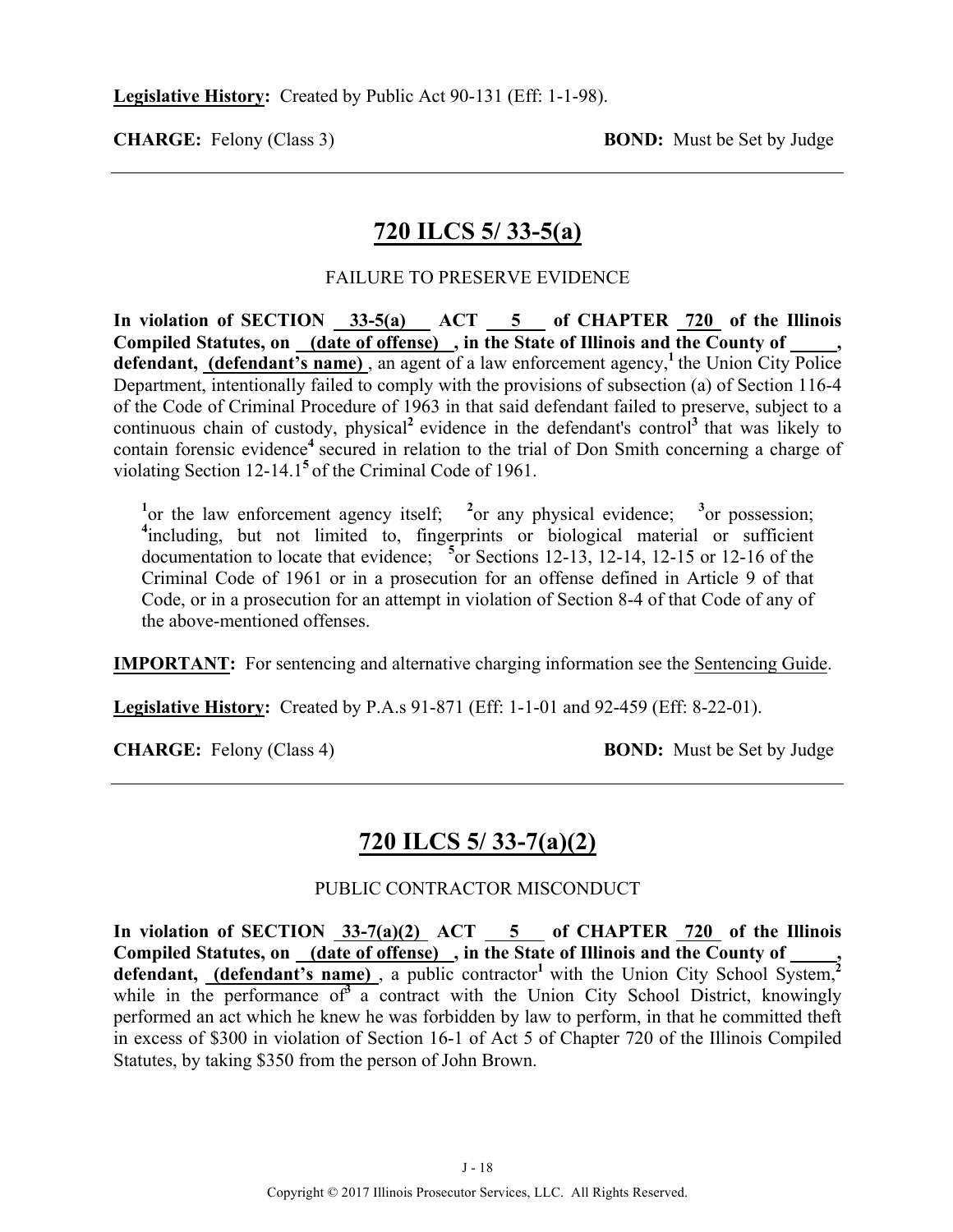<sup>1</sup> or a person seeking a public contract on behalf of himself, herself, or another; or an employee of a public contractor; <sup>2</sup> or with the State, a unit of local government, or a school district;  $3$  or in connection with or in obtaining or seeking to obtain such a contract

**NOTE:** This subsection may also be violated where the defendant: (a)(1) intentionally or knowingly makes, uses, or causes to be made or used a false record or statement to conceal, avoid, or decrease an obligation to pay or transmit money or property; (a)(3) with intent to obtain personal advantage for himself, herself, or another, he or she performs an act in excess of his or her contractual responsibility; (a)(4) solicits or knowingly accepts for the performance of any act a fee or reward that he or she knows is not authorized by law, (a-5) or knowingly or intentionally seeks or receives compensation or reimbursement for goods and service he or she purported to deliver or render, but failed to do so pursuant to the terms of the contracts, to the unit of State or local government or school district.

**IMPORTANT:** For sentencing and alternative charging information see the Sentencing Guide.

**Legislative History:** This subsection was created by P.A. 94-338 (Eff: 1-1-06). Amended by P.A. 96-0575 (Effective: 8-18-09).

**CHARGE:** Felony (Class 3) **BOND:** Must be Set by Judge

# **720 ILCS 5/ 33A-2(a)**

#### ARMED VIOLENCE

In violation of SECTION 33A-2(a) ACT 5 of CHAPTER 720 of the Illinois Compiled Statutes, on (date of offense), in the State of Illinois and the County of **defendant, (defendant's name) ,** while armed with a dangerous weapon, an axe, performed acts<sup>1</sup> prohibited by (list the statutory citation of the felony offense) (describe the felony offense).

<sup>1</sup>any felony defined by Illinois Law, except first degree murder, attempted first degree murder, intentional homicide of an unborn child, second degree murder, involuntary manslaughter, reckless homicide, predatory criminal sexual assault of a child, aggravated battery of a child as described in Section 12-4.3 or subdivision (b)(1) of Section 12-3.05, home invasion, or any offense that makes the possession or use of a dangerous weapon an element of the base offense, an aggravated or enhanced version of the offense, or a mandatory sentencing factor that increases the sentencing range

**NOTE:** See Sentencing Guide for sentencing information.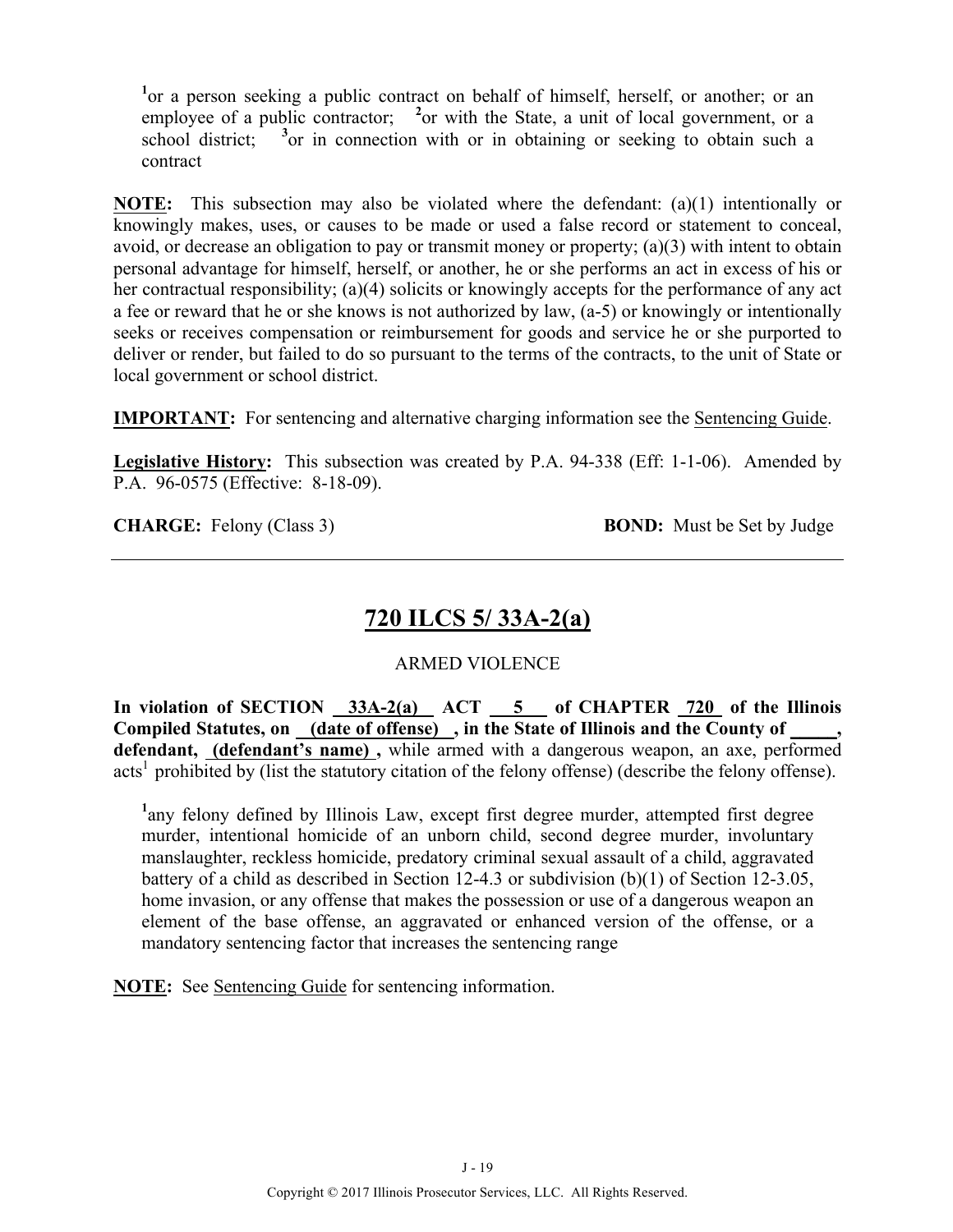**NOTE:** The offense of armed violence cannot be predicated upon the following offenses: (1) First degree murder, second degree murder, or involuntary manslaughter (see People v. Hobbs (5th Dist., 1993), 249 Ill. App. 3d 679); (2) unlawful restraint (see People v. Murphy (2nd Dist., 1994), 261 Ill. App. 3d 1019); and (3) aggravated battery based upon the use of a deadly weapon (see People v. Haron (1981), 85 Ill. 2d 262).

**IMPORTANT:** For sentencing and alternative charging information see the Sentencing Guide.

**Legislative History:** Created - Laws 1967, p.2595 (August 3, 1967); Amended - P.A. 80-1099, 88-467, 89-462, 91-404, 94-556, 95-688 and 96-1551; Eff: 7-2-11.

**CHARGE:** Felony (Class X) **BOND:** Must be Set by Judge

# **720 ILCS 5/ 33A-2(b)**

#### ARMED VIOLENCE

In violation of SECTION 33A-2(b) ACT 5 of CHAPTER 720 of the Illinois **Compiled Statutes, on (date of offense) , in the State of Illinois and the County of \_\_\_\_\_, defendant, (defendant's name)** , while armed with a dangerous weapon, a sawed-off shotgun, performed acts prohibited by Illinois Compiled Statutes, Chapter 720, Act 570, Section 401, in that he delivered a controlled substance, cocaine, to Don  $Smith<sup>1</sup>$  and while committing that offense the defendant personally discharged the sawed-off shotgun.

<sup>1</sup>any felony defined by Illinois Law, except first degree murder, attempted first degree murder, intentional homicide of an unborn child, second degree murder, involuntary manslaughter, reckless homicide, predatory criminal sexual assault of a child, aggravated battery of a child as described in Section 12-4.3 or subdivision (b)(1) of Section 12-3.05, home invasion, or any offense that makes the possession or use of a dangerous weapon an element of the base offense, an aggravated or enhanced version of the offense, or a mandatory sentencing factor that increases the sentencing range.

**CHARGING NOTE:** A violation of this subsection with a firearm that is a Category I or Category II weapon is a Class X felony for which the defendant shall be sentenced to a minimum term of imprisonment of 20 years. See the Sentencing Guide.

**IMPORTANT:** For sentencing and alternative charging information see the Sentencing Guide.

**Legislative History:** This subsection was amended by Public Act 95-688 (Eff: 10-23-07) and by 96-1551; (Eff: 7-2-11).

**CHARGE:** Felony (Class X) **BOND:** Must be Set by Judge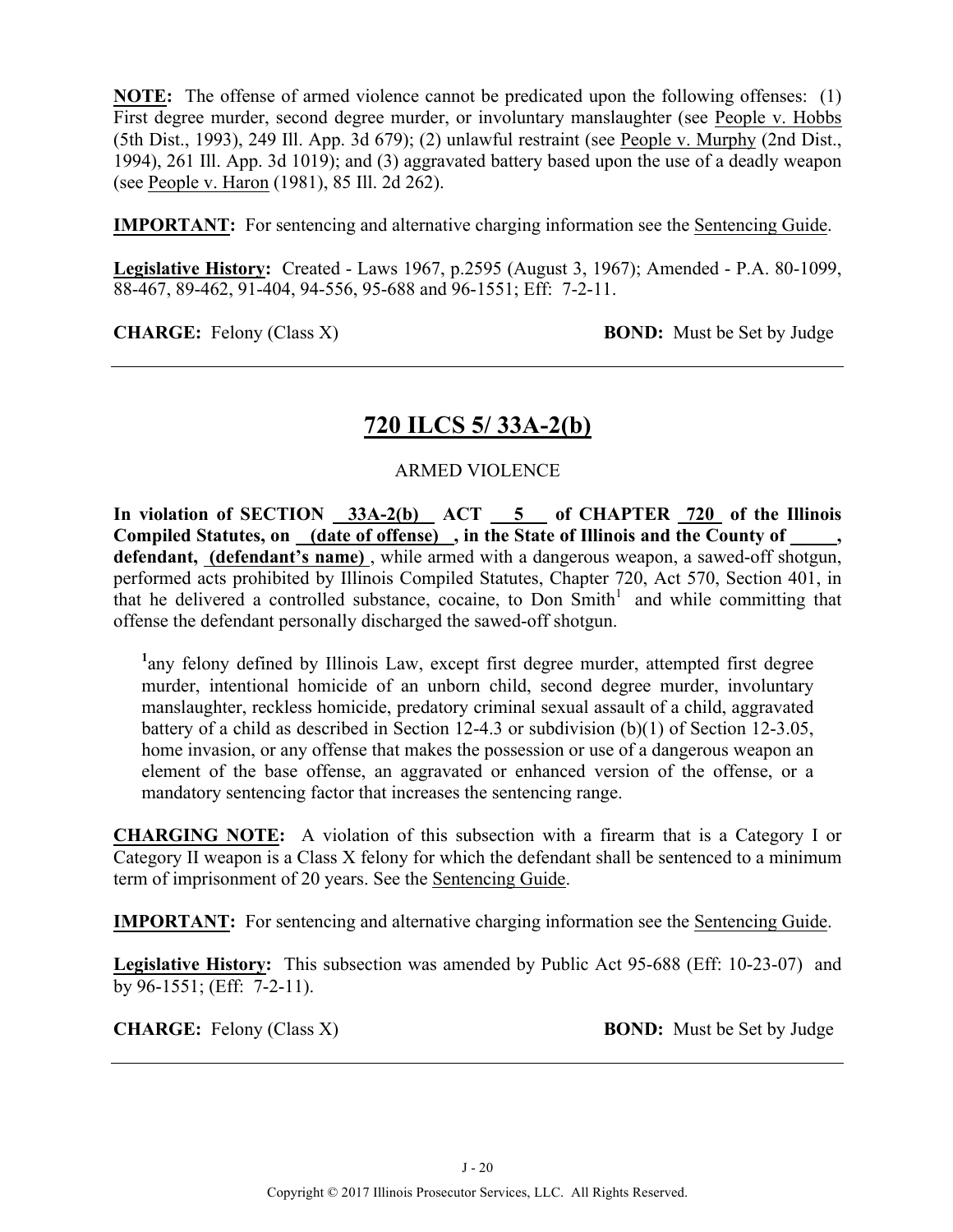# **720 ILCS 5/ 33A-2(c)**

#### ARMED VIOLENCE

**In violation of SECTION 33A-2(c) ACT 5 of CHAPTER 720 of the Illinois Compiled Statutes, on (date of offense) , in the State of Illinois and the County of \_\_\_\_\_, defendant, (defendant's name) ,** while armed with a dangerous weapon, a sawed-off shotgun, performed acts<sup>1</sup> prohibited by Illinois Compiled Statutes, Chapter 720, Act 570, Section 401, in that he delivered a controlled substance, cocaine, to Sam Smith and while committing that offense said defendant personally discharged the sawed-off shotgun and in so doing proximately caused great bodily harm<sup>2</sup> to Don Smith<sup>3</sup> by (describe the great bodily harm).

<sup>1</sup>any felony defined by Illinois Law, except first degree murder, attempted first degree murder, intentional homicide of an unborn child, second degree murder, involuntary manslaughter, reckless homicide, predatory criminal sexual assault of a child, aggravated battery of a child as described in Section 12-4.3 or subdivision (b)(1) of Section 12-3.05, home invasion, or any offense that makes the possession or use of a dangerous weapon an element of the base offense, an aggravated or enhanced version of the offense, or a mandatory sentencing factor that increases the sentencing range; **<sup>2</sup>**  $^{2}$ or permanent disability or disfigurement; <sup>3</sup> or to any other person.

**NOTE:** For armed violence based upon a predicate offense listed in this subsection (d) the court shall enter the sentence for armed violence to run consecutively to the sentence imposed for the predicate offense. The offenses covered by this provision are: (i) solicitation of murder, (ii) solicitation of murder for hire, (iii) heinous battery, (iv) aggravated battery of a senior citizen, (v) (blank) (vi) a violation of subsection (g) of Section5 of the Cannabis Control Act, (vii)cannabis trafficking, (viii) a violation of subsection (a) of Section 401of the Illinois Controlled Substances Act, (ix) controlled substance trafficking involving a Class X felony amount of controlled substance under Section 401 of the Illinois Controlled Substances Act, (x) calculated criminal drug conspiracy, (xi) street-gang criminal drug conspiracy, or (xii) a violation of the Methamphetamine Control and Community Protection Act.

**DEFINITION 33A-1(c)** ARMED WITH A DANGEROUS WEAPON

(For Purposes of Armed Violence Offense)

(1) "Armed with a dangerous weapon." A person is considered armed with a dangerous weapon for purposes of this Article, when he or she carries on or about his or her person or is otherwise armed with a Category I, Category II, or Category III weapon.

(2) A Category I weapon is a handgun, sawed-off shotgun, sawed-off rifle, any other firearm small enough to be concealed upon the person, semi-automatic firearm, or machine gun. A Category II weapon is any other rifle, shotgun, spring gun, or other firearm, stun gun or taser as defined in paragraph (a) of Section 24-1 of this Code, knife with a blade of at least 3 inches in length, dagger, dirk, switchblade knife, stiletto, axe, hatchet, or other deadly or dangerous weapon or instrument of like character. As used in this subsection (b) "semi-automatic firearm" means a repeating firearm that utilizes a portion of the energy of a firing cartridge to extract the fired cartridge case and chamber the next round and that requires a separate pull of the trigger to fire each cartridge.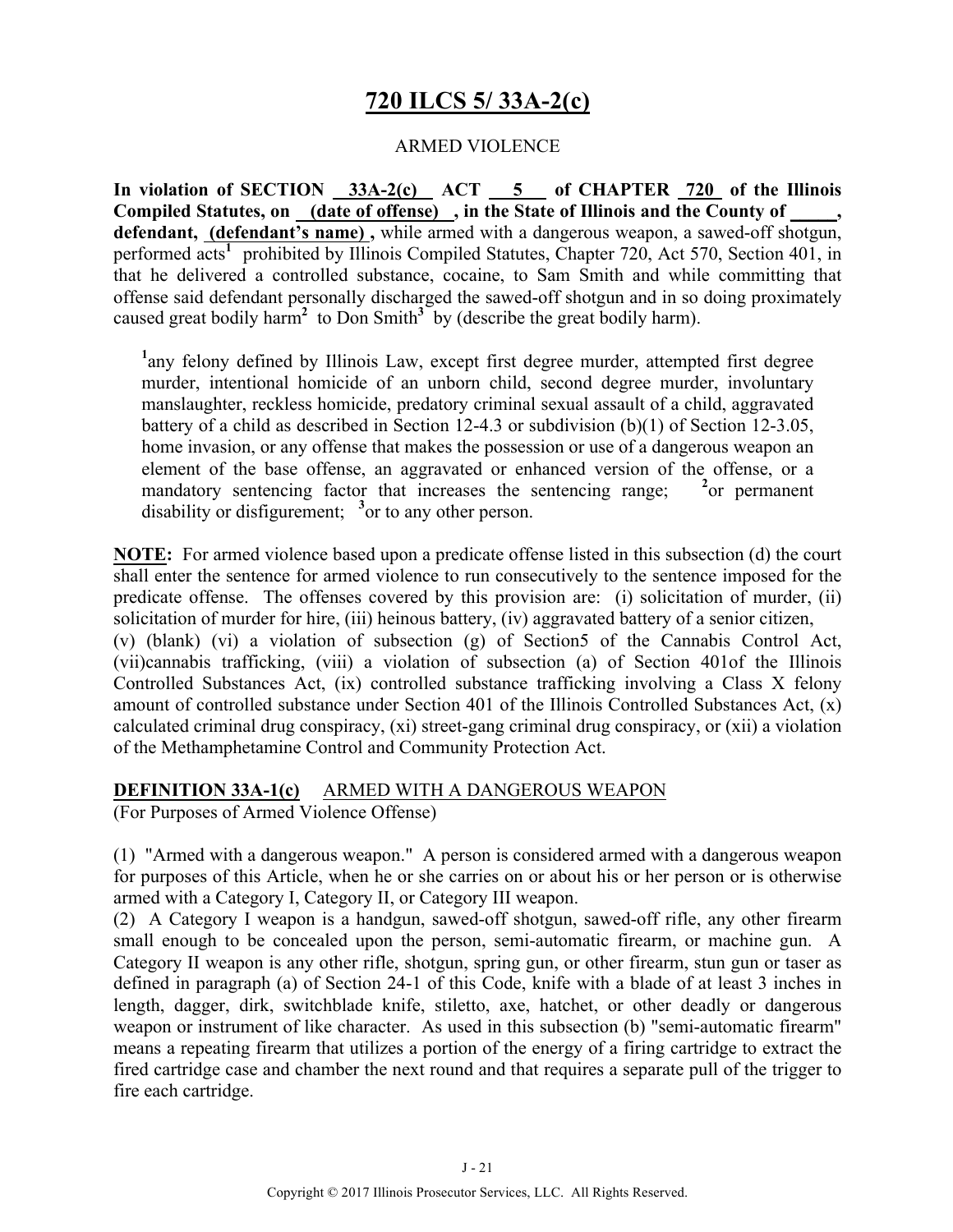(3) A Category III weapon is a bludgeon, black-jack, slingshot, sand-bag, sand-club, metal knuckles, billy, or other dangerous weapon of like character.

**CHARGING NOTE:** A violation of this subsection with a firearm that is a Category I or Category II weapon is a Class X felony for which the defendant shall be sentenced to a term of imprisonment of not less than 25 years nor more than 40 years. See Sentencing Guide.

**IMPORTANT:** For sentencing and alternative charging information see the Sentencing Guide.

**Legislative History:** Created - Laws 1967, p.2595 (August 3, 1967); Amended - P.A.s 79-1029, 80-259, 80-1099, 88-467, 88-680, 95-688, 95-1052 and 96-1551; (Eff: 7-2-11).

**CHARGE:** Felony (Class X) **BOND:** Must be Set by Judge

# **720 ILCS 5/ 33E-3**

#### UNLAWFUL BID RIGGING

**In violation of SECTION 33E-3 ACT 5 of CHAPTER 720 of the Illinois**  Compiled Statutes, on (date of offense), in the State of Illinois and the County of \_\_\_\_, **defendant, (defendant's name)**, knowingly agreed with Don Smith, who was<sup>1</sup> a competitor of the defendant concerning a bid submitted<sup>2</sup> by the defendant<sup>3</sup> to the Union County Highway Department, a unit of local government,<sup>4</sup> when with the intent that the bid submitted<sup>2</sup> would result in the award of a contract to Don Smith<sup>3</sup> and the defendant provided Don Smith<sup>5</sup> information concerning the price**<sup>6</sup>** of his bid which would otherwise not be disclosed to a competitor in an independent non-collusive submission of bids.**<sup>7</sup>**

<sup>1</sup> $\alpha$  but for such agreement would have been; <sup>2</sup> $\alpha$  not submitted; <sup>3</sup> $\alpha$  another; <sup>4</sup> $\alpha$  any unit of State or local government; <sup>5</sup> or received from another; <sup>6</sup> or other material term or terms; **<sup>7</sup>** or he submits a bid that is of such a price or other material term or terms that he does not intend the bid to be accepted

**IMPORTANT:** For sentencing and alternative charging information see the Sentencing Guide.

**Legislative History:** Created - P.A. 85-1295 (Eff: 1-1-89). Amended: P.A. 86-150, 87-618, 87- 855 and 90-800.

**CHARGE:** Felony (Class 3) **BOND:** Must be Set by Judge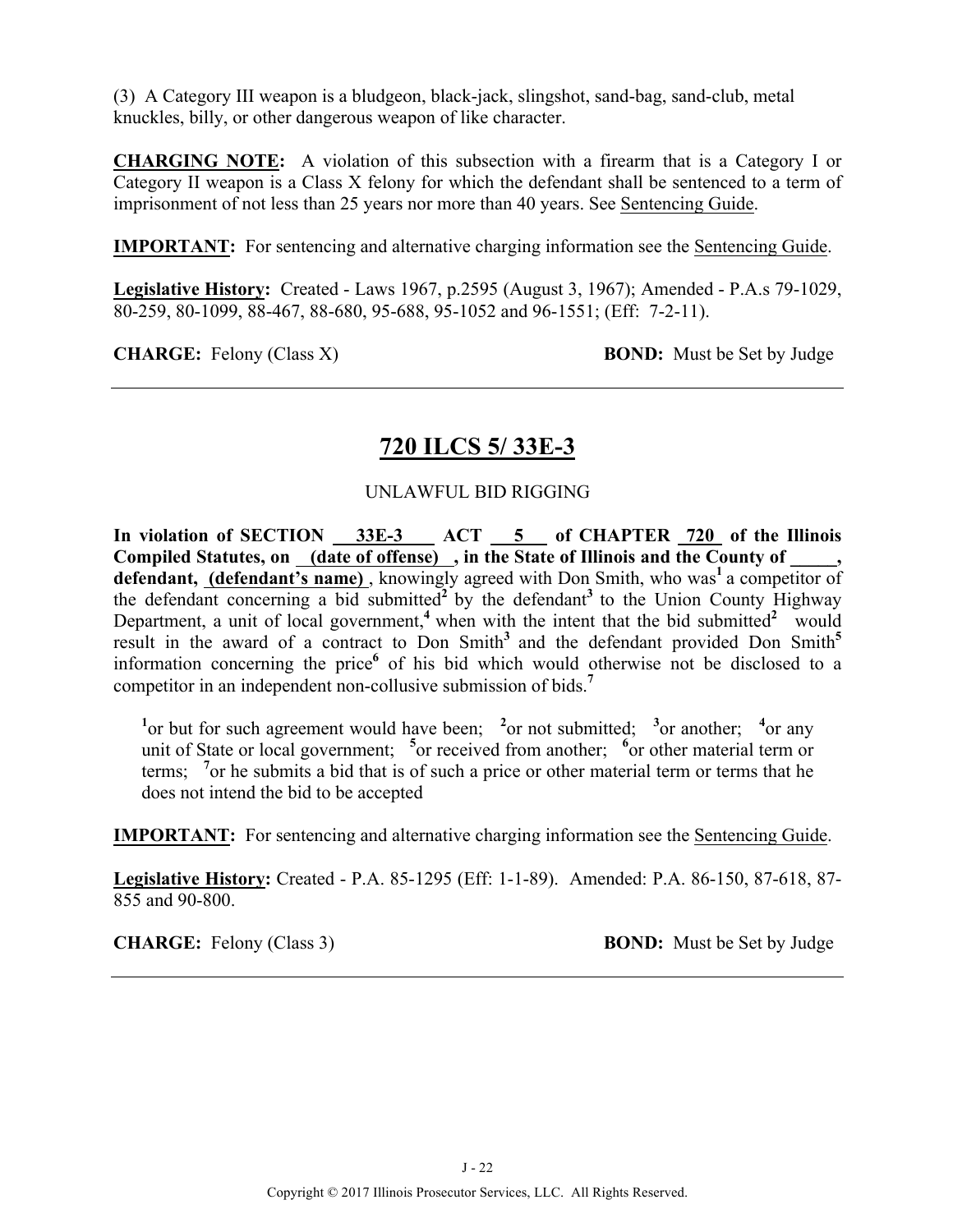# **720 ILCS 5/ 33E-4**

#### UNLAWFUL BID ROTATING

**In violation of SECTION 33E-4 ACT 5 of CHAPTER 720 of the Illinois**  Compiled Statutes, on (date of offense), in the State of Illinois and the County of **defendant, (defendant's name)** , pursuant to a collusive scheme**<sup>1</sup>**with Don Smith**<sup>2</sup>**and Jim Smith, the defendant engaged in a pattern over time<sup>3</sup> of submitting sealed bids to the Union County Highway Department, a unit of local government,**<sup>4</sup>**with the intent that the award of such bids be distributed among**<sup>5</sup>**himself and Don Smith and Jim Smith, who submitted bids on a substantial number of the same contracts.

<sup>1</sup><sup>or</sup> agreement; <sup>2</sup><sup>or</sup> another; <sup>3</sup><sup>which</sup> for the purpose of this Section, shall include at least 3 contract bids within a period of 10 years, the most recent of which must occur after the effective date of the amendatory act of 1988; <sup>4</sup> or to any unit of State or local government; **<sup>5</sup>** or be rotated among

**IMPORTANT:** For sentencing and alternative charging information see the Sentencing Guide.

**CHARGE:** Felony (Class 2) **BOND:** Must be Set by Judge

### **720 ILCS 5/ 33E-5(a)**

#### UNLAWFUL ACQUISITION OF BIDDING INFORMATION BY A PUBLIC OFFICIAL

In violation of SECTION 33E-5(a) ACT 5 of CHAPTER 720 of the Illinois **Compiled Statutes, on (date of offense) , in the State of Illinois and the County of \_\_\_\_\_, defendant,** (defendant's name), who was employed by<sup>1</sup> the Union County Highway Department, a unit of local government,**<sup>2</sup>**knowingly opened the sealed bid of Don Smith at a time and a place other than as specified in the invitation to bid published by Macoupin County**<sup>3</sup>** on January 2, 2008, in that said defendant opened the sealed bid of Don Smith in the defendant's home located at 777 May Avenue, Union City, Union County, Illinois, at 10:00 p.m., Tuesday, March 30, 2008, when the invitation to bid specified that all bids would be opened at 12:00 noon on April 1, 2008, at the County Board Room in the Union County Courthouse.

<sup>1</sup><sup>or</sup> an official of; <sup>2</sup><sup>or</sup> any unit of State or local government; <sup>3</sup><sup>or</sup> other than as otherwise designated by the State or unit of local government or outside the presence of witnesses as required by the applicable statute or ordinance

**IMPORTANT:** For sentencing and alternative charging information see the Sentencing Guide.

**CHARGE:** Felony (Class 4) **BOND:** Must be Set by Judge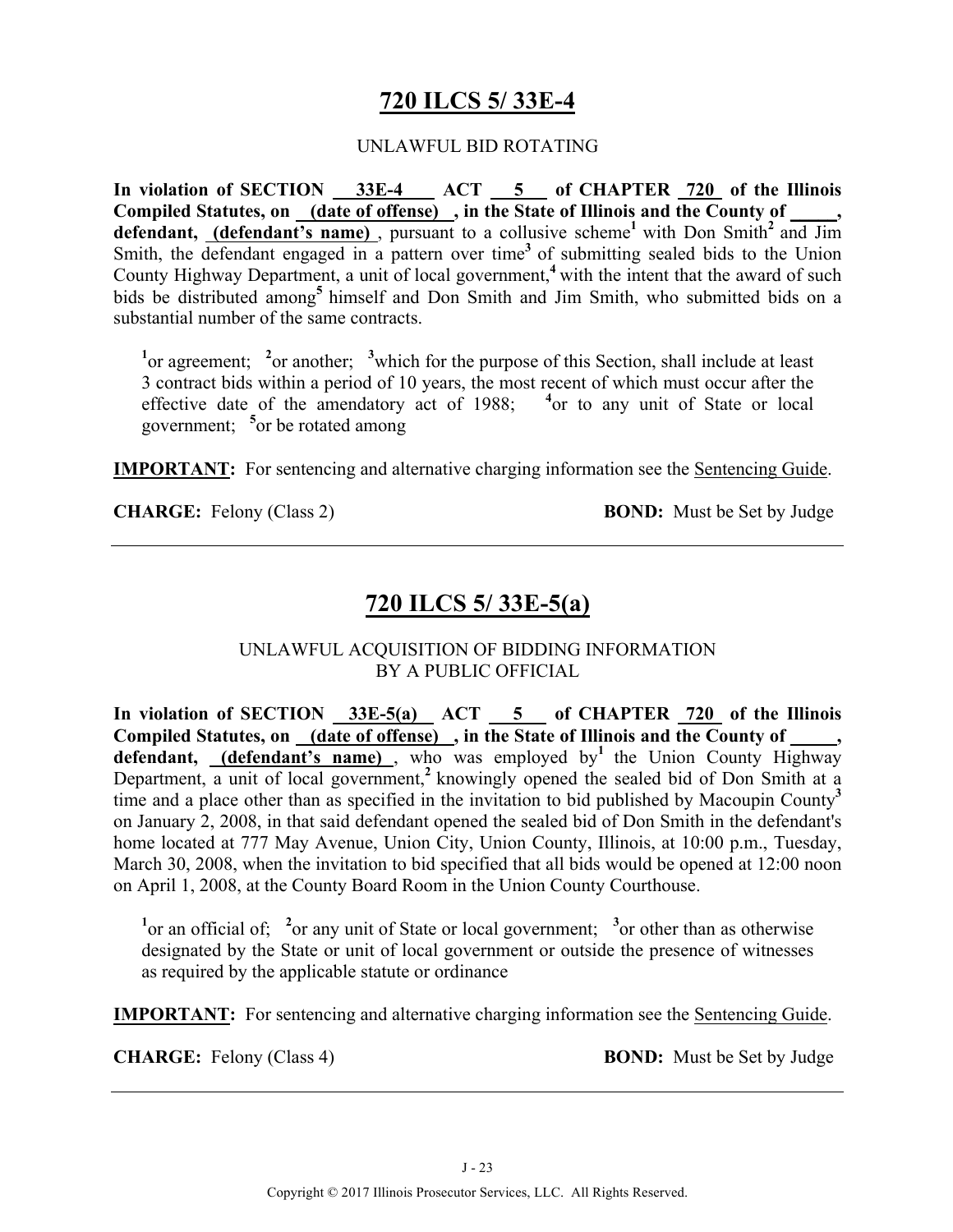# **720 ILCS 5/ 33E-5(b)**

#### UNLAWFUL DISCLOSURE OF BIDDING INFORMATION BY A PUBLIC OFFICIAL

In violation of SECTION 33E-5(b) ACT 5 of CHAPTER 720 of the Illinois Compiled Statutes, on (date of offense), in the State of Illinois and the County of  $\blacksquare$ defendant, (defendant's name), who was employed by<sup>1</sup> the Union County Highway Department, a unit of local government,<sup>2</sup> knowingly and without authority disclosed to Don Smith, an interested person, certain information relating the terms of a sealed bid submitted by James Brown to the Union County Highway Department<sup>2</sup> in that said defendant, in violation of Section 33E-5(a) of this Chapter, unlawfully opened the bid of James Brown over the telephone to Don Smith.**<sup>3</sup>**

<sup>1</sup> or an official of; <sup>2</sup> or any unit of State or local government; <sup>3</sup> or by any other means except as provided by law or necessary to the performance of such official's or employee's responsibilities relating to that bid

**IMPORTANT:** For sentencing and alternative charging information see the Sentencing Guide.

**CHARGE:** Felony (Class 3) **BOND:** Must be Set by Judge

# **720 ILCS 5/ 33E-6(a)**

#### UNLAWFUL INTERFERENCE WITH CONTRACT SUBMISSION AND AWARD BY A PUBLIC OFFICIAL

In violation of SECTION 33E-6(a) ACT 5 of CHAPTER 720 of the Illinois Compiled Statutes, on (date of offense), in the State of Illinois and the County of, **defendant, (defendant's name)** , who was employed by**<sup>1</sup>** the Union County Highway Department, a unit of local government,<sup>2</sup> knowingly and directly<sup>3</sup> conveyed to Don Smith<sup>4</sup> certain information outside of the publicly available official invitation to bid, the pre-bid conference, or the solicitation for contract procedures used in any sheltered market procurement adopted pursuant to law or ordinance by Union County, concerning the specifications for such contract**<sup>5</sup>**when the inclusion of such information concerning such specifications**<sup>5</sup>**in a bid**<sup>6</sup>** would have influenced the likelihood of the acceptance of that bid **<sup>6</sup>**

<sup>1</sup><sup>or</sup> an official of; <sup>2</sup><sup>or</sup> any unit of State or local government; <sup>3</sup><sup>or</sup> indirectly; <sup>4</sup><sup>or</sup> to any person; **<sup>5</sup>**  $5$  or any information concerning such specifications or the identity of any particular potential subcontractor; <sup>6</sup> or offer

**IMPORTANT:** For sentencing and alternative charging information see the Sentencing Guide.

**CHARGE:** Felony (Class 4) **BOND:** Must be Set by Judge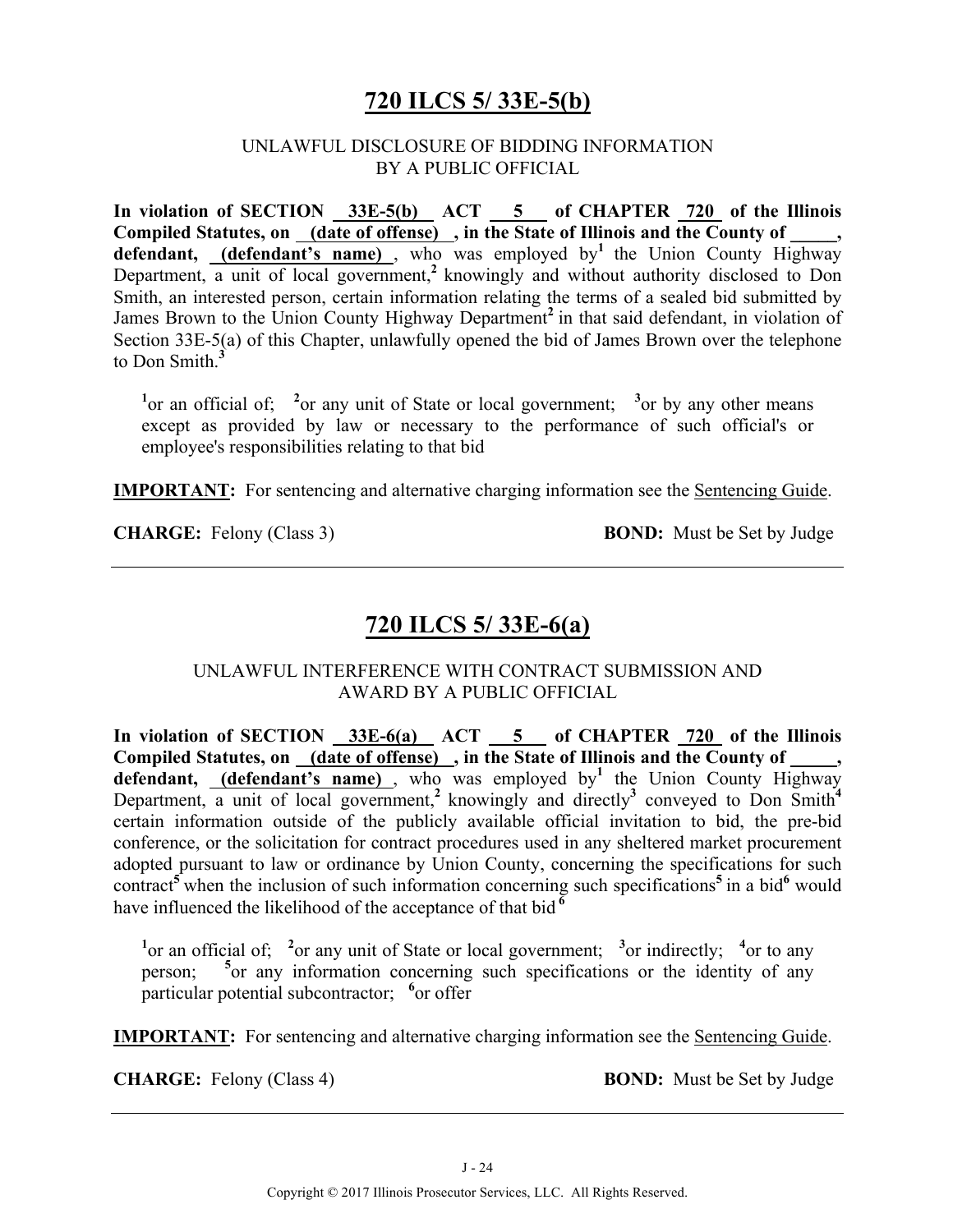# **720 ILCS 5/ 33E-6(b)**

#### UNLAWFUL INTERFERENCE WITH CONTRACT SUBMISSION AND AWARD BY A PUBLIC OFFICIAL

In violation of SECTION 33E-6(b) ACT 5 of CHAPTER 720 of the Illinois **Compiled Statutes, on (date of offense) , in the State of Illinois and the County of \_\_\_\_\_, defendant, (defendant's name)** , who was employed by**<sup>1</sup>** the Union County Highway Department, a unit of local government,<sup>2</sup> knowingly and directly<sup>3</sup> informed Don Smith, a bidder<sup>4</sup> on a contract offered by the Union County Highway Department, that his bid<sup>5</sup> would be accepted**<sup>6</sup>**only if James Brown**<sup>7</sup>**was included as a subcontractor in the bid**<sup>5</sup>**of Don Smith.

<sup>1</sup> $\alpha$  or an official of; <sup>2</sup> $\alpha$  any unit of State or local government; <sup>3</sup> $\alpha$  indirectly; <sup>4</sup> $\alpha$  offerer; <sup>5</sup><sup>or</sup> offer; <sup>6</sup><sup>or</sup> executed; <sup>7</sup><sup>or</sup> any specified individual

**IMPORTANT:** For sentencing and alternative charging information see the Sentencing Guide.

**CHARGE:** Felony (Class 3) **BOND:** Must be Set by Judge

# **720 ILCS 5/ 33E-6(d)**

#### UNLAWFUL INTERFERENCE WITH CONTRACT SUBMISSION AND AWARD BY A PUBLIC OFFICIAL

In violation of SECTION 33E-6(d) ACT 5 of CHAPTER 720 of the Illinois Compiled Statutes, on \_(date of offense) \_, in the State of Illinois and the County of \_ defendant, (defendant's name), a bidder<sup>1</sup> on a contract offered by the Union County Highway Department, a unit of local government,<sup>2</sup> received a communication from Don Smith, an employee of the Union County Highway Department, which the defendant reasonably believed to be proscribed by subsection 33E-6(b)**<sup>3</sup>**of this Section and the defendant failed to inform either the Illinois Attorney General or the State's Attorney of Union County.

<sup>1</sup> or an offerer; <sup>2</sup> or any unit of State or local government; <sup>3</sup> or subsection  $33E-6(a)$ 

**IMPORTANT:** For sentencing and alternative charging information see the Sentencing Guide.

**CHARGE:** Misdemeanor (Class A) **BOND:** \$1,500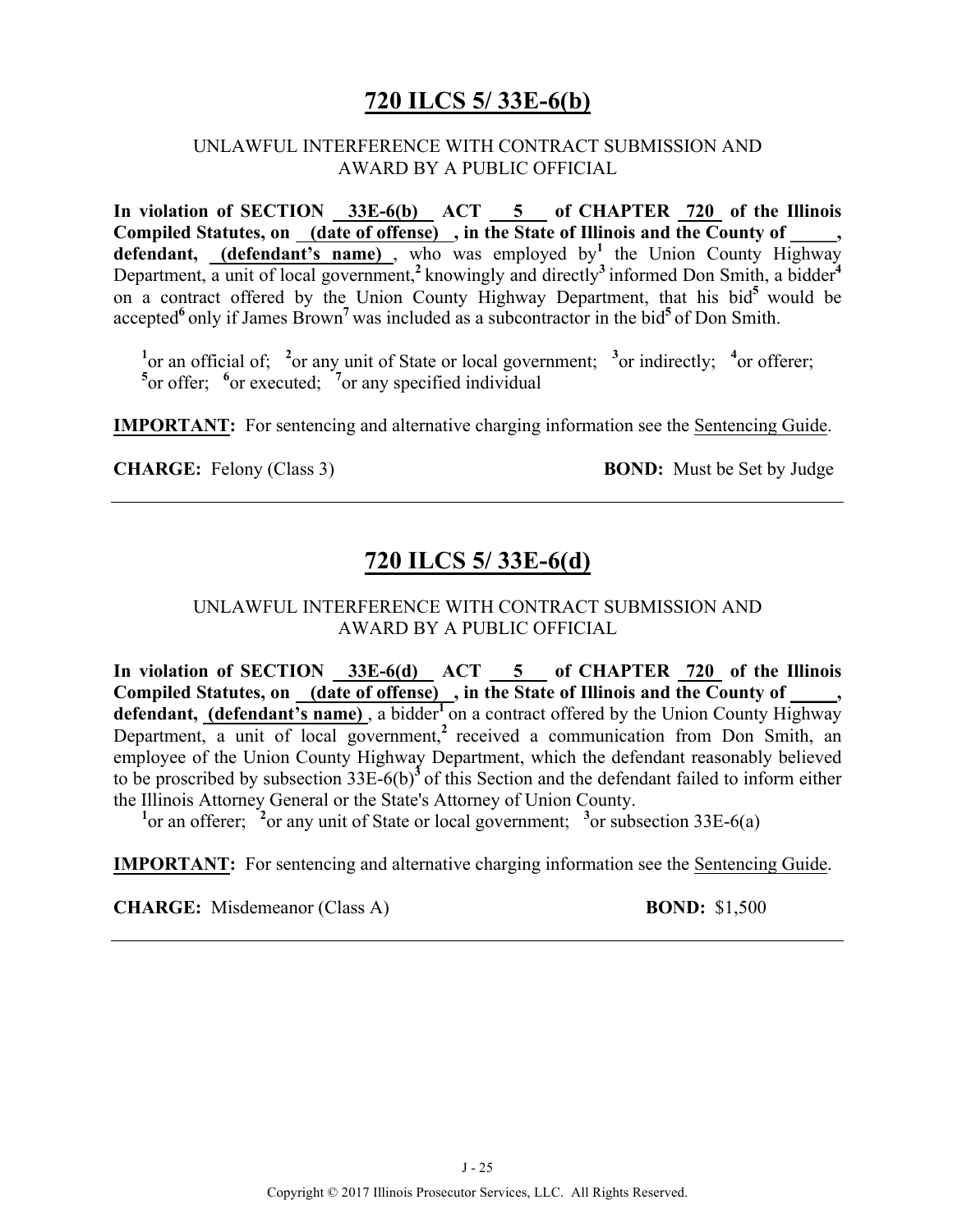# **720 ILCS 5/ 33E-6(e)**

#### UNLAWFUL INTERFERENCE WITH CONTRACT SUBMISSION AND AWARD BY A PUBLIC OFFICIAL

In violation of SECTION 33E-6(e) ACT 5 of CHAPTER 720 of the Illinois **Compiled Statutes, on (date of offense) , in the State of Illinois and the County of \_\_\_\_\_, defendant, (defendant's name)** , a public official with the Union County Highway Department, knowingly awarded a contract from the Union County Highway Department to Don Smith based on criteria which were not publicly disseminated via the Union County Highway Department invitation to bid, (describe the omitted criteria) when such invitation to bid was required by law or ordinance of Union County.**<sup>1</sup>**

<sup>1</sup> or the pre-bid conference or any solicitation for contract procedure used in any sheltered market procurement procedure adopted pursuant to statute or ordinance by Macoupin County

**IMPORTANT:** For sentencing and alternative charging information see the Sentencing Guide.

**CHARGE:** Felony (Class 3) **BOND:** Must be Set by Judge

# **720 ILCS 5/ 33E-7(a)(1)**

#### UNLAWFUL KICKBACKS

**In violation of SECTION 33E-7(a)(1) ACT 5 of CHAPTER 720 of the Illinois**  Compiled Statutes, on (date of offense), in the State of Illinois and the County of **defendant, (defendant's name)**, knowingly provided<sup>1</sup> a kickback<sup>2</sup> directly<sup>3</sup> to Don Smith in that the said defendant paid  $$500<sup>4</sup>$  to Don Smith, a prime contractor<sup>5</sup> for the purpose of improperly obtaining**<sup>6</sup>** favorable treatment in connection with a prime contract**<sup>7</sup>**awarded by the Union County Highway Department, a unit of local government**<sup>8</sup>**to Don Smith.

<sup>1</sup> or attempted to provide or offered to provide; <sup>2</sup> for a definition of "kickback" see 33E- $2(f)$ ; or indirectly; <sup>4</sup> or any money, fee, commission, credit, gift, gratuity, thing of value, or compensation of any kind; <sup>5</sup> or a prime contractor or employee, subcontractor or subcontractor employee; **<sup>6</sup>** or rewarding; **<sup>7</sup>** or a subcontract relating to a prime contract; <sup>8</sup> or any unit of State or local government

**NOTE:** This offense may also be committed by soliciting, accepting or attempting to accept a kickback or by including the amount of a kickback into a contract price.  $(33E-7(a)(2)\&(3))$ 

**IMPORTANT:** For sentencing and alternative charging information see the Sentencing Guide.

**CHARGE:** Felony (Class 3) **BOND:** Must be Set by Judge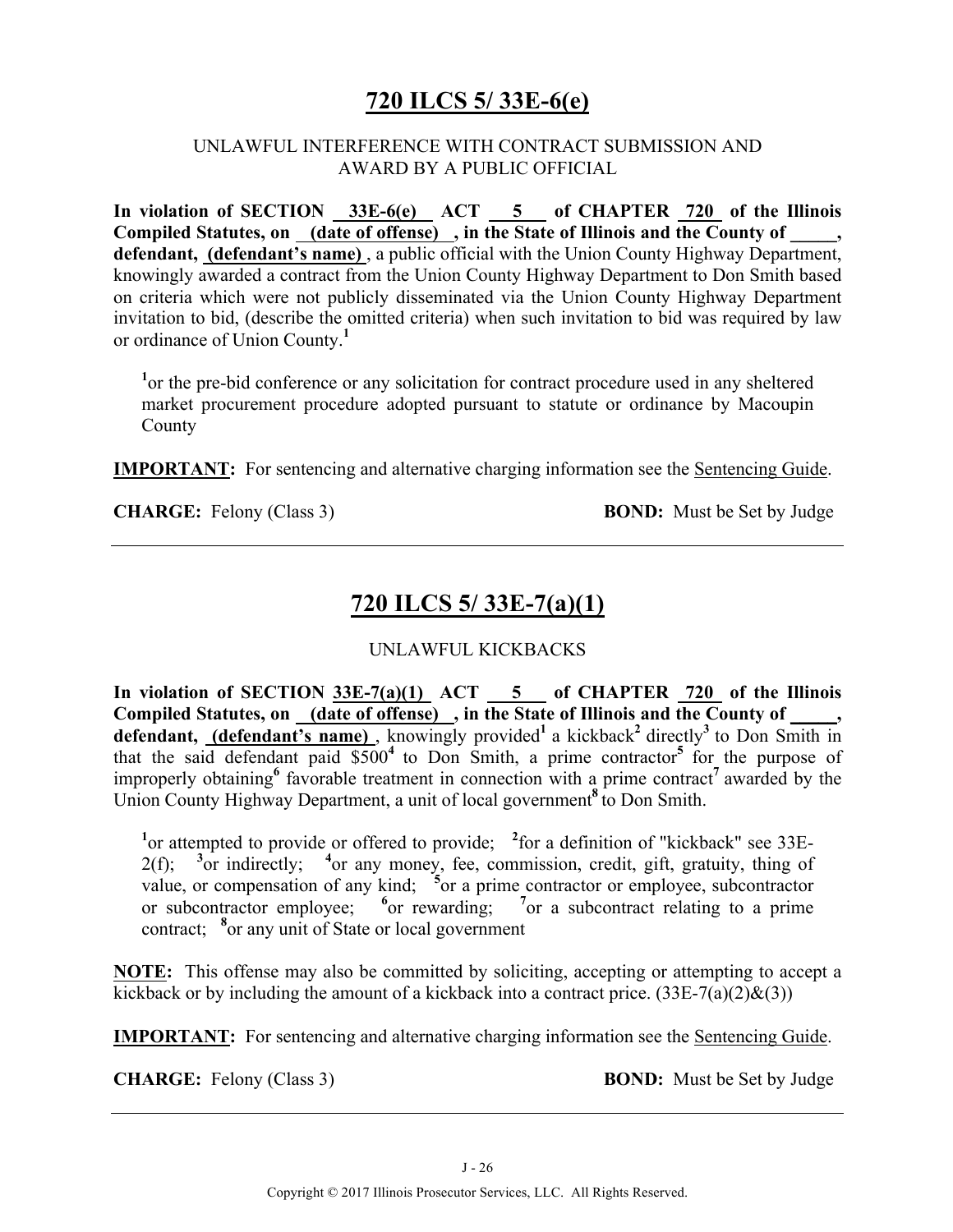# **720 ILCS 5/ 33F-2**

#### UNLAWFUL USE OF BODY ARMOR

**In violation of SECTION 33F-2 of ACT 5 of CHAPTER 720 of the Illinois Compiled Statutes, on (date of offense) , in the State of Illinois and the County of \_\_\_\_\_, defendant, (defendant's name)** , knowingly wore body armor and was in possession of a switch-blade knife<sup>1</sup> while said defendant was attempting<sup>2</sup> to commit the armed robbery<sup>3</sup> of Don Smith.

<sup>1</sup> or any other type of dangerous weapon, other than a firearm; <sup>2</sup> or while committing such offense; **<sup>3</sup>** or any other criminal offense

**NOTE:** For a definition of "Body Armor" see Section 33F-1 of this Code. For a definition of "Dangerous Weapon" see Section 33A-1 of this Code.

**CHARGING NOTE:** A second or subsequent offense is a Class 4 felony. The charging instrument must state prior conviction. See Appendix A.

**IMPORTANT:** For sentencing and alternative charging information see the Sentencing Guide.

**Legislative History:** Created - P.A. 87-521 (January 1, 1992). Amended by Public Act 93-906.

**CHARGE:** Misdemeanor (Class A) **BOND:** \$1,500

# **720 ILCS 5/ 33G-4(a)(1)**

#### UNLAWFUL PARTICIPATION IN A CRIMINAL ENTERPRISE

In violation of SECTION  $33G-4(a)(1)$  of ACT  $5$  of CHAPTER  $720$  of the Illinois Compiled Statutes, on (date of offense), in the State of Illinois and the County of defendant, (defendant's name), intentionally participated<sup>1</sup> in the operation<sup>2</sup> or an enterprise, to wit: (describe the enterprise) through<sup>1</sup> a knowing pattern of predicate activity, to wit: (describe the predicate activity).

<sup>1</sup> either directly or indirectly; <sup>2</sup> management; <sup>2</sup> or while committing such offense; <sup>3</sup> or any other criminal offense

**CHARGING NOTE:** This subsection can also be violated when the defendant:(2) knowingly causes another to violate this Article; (33G-4(a)(2)) or (3) knowingly conspires to violate this Article. (33G-4(a)(3))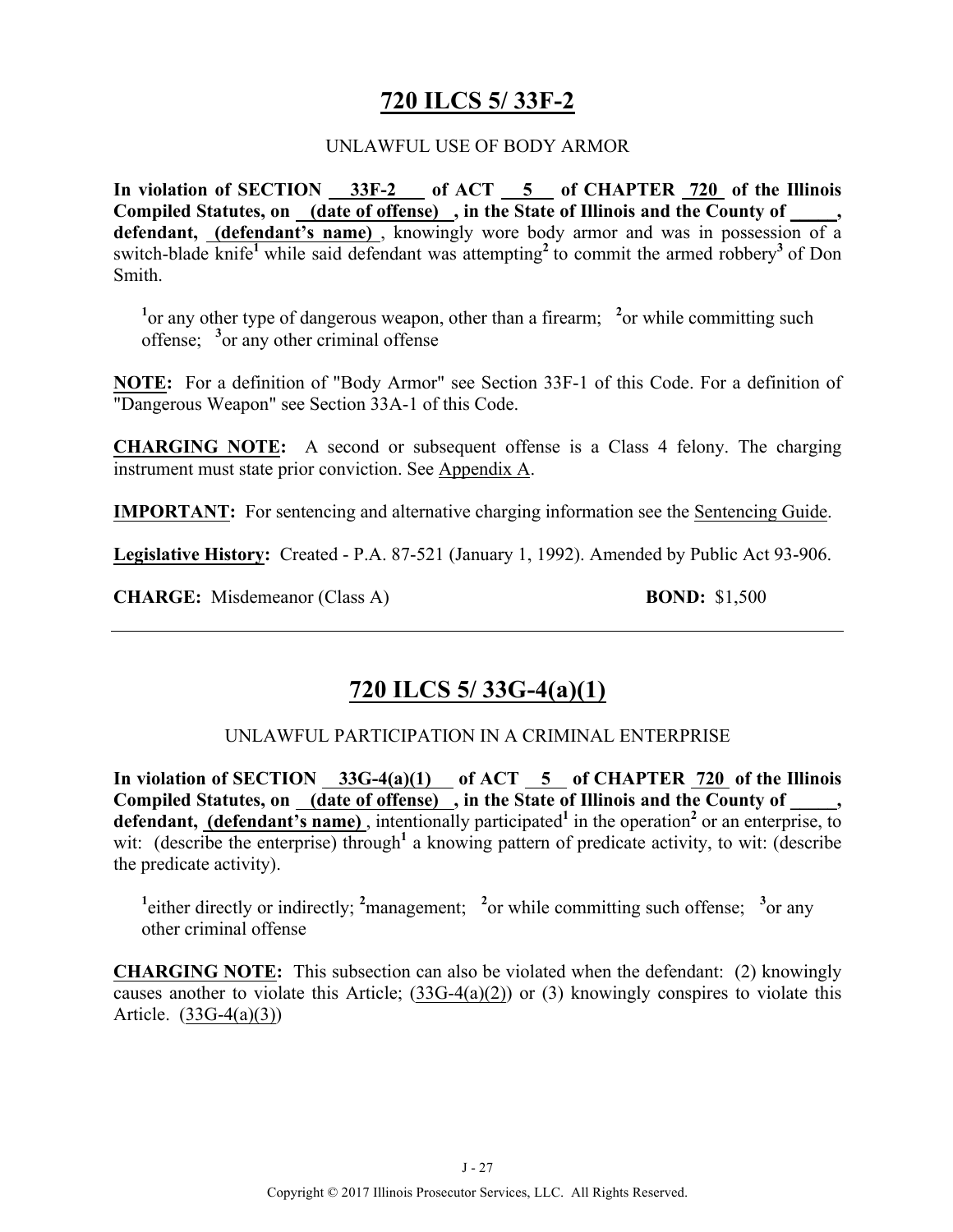**DEFINITIONS:** "*Enterprise*" includes: (1) any partnership, corporation, association, business or charitable trust, or other legal entity; and (2) any group of individuals or other legal entities, or any combination thereof, associated in fact although not itself a legal entity. An association in fact must be held together by a common purpose of engaging in a course of conduct, and it may be associated together for purposes that are both legal and illegal. An association in fact must: (A) have an ongoing organization or structure, either formal or informal; (B) the various members of the group must function as a continuing unit, even if the group changes membership by gaining or losing members over time; and (C) have an ascertainable structure distinct from that inherent in the conduct of a pattern of predicate activity. As used in this Article, "enterprise" includes licit and illicit enterprises. "*Predicate activity*" means any act that is a Class 2 felony or higher and constitutes a violation or violations of any of the following provisions of the laws of the State of Illinois (as amended or revised as of the date the activity occurred or, in the instance of a continuing offense, the date that charges under this Article are filed in a particular matter in the State of Illinois) or any act under the law of another jurisdiction for an offense that could be charged as a Class 2 felony or higher in this State: **(1)** under the Criminal Code of 1961: 8- 1.2(solicitation of murder for hire), 9-1 (first degree murder), 9-3.3 (drug-induced homicide), 10- 1 (kidnapping), 10-2 (aggravated kidnapping), 10-3.1 (aggravated unlawful restraint), 10-4 (forcible detention), 10-5(b)(10) (child abduction), 10-9 (trafficking in persons, involuntary servitude, and related offenses), 11-1.20 (criminal sexual assault), 11-1.30 (aggravated criminal sexual assault), 11-1.40 (predatory criminal sexual assault of a child), 11-1.60 (aggravated criminal sexual abuse), 11-6 (indecent solicitation of a child), 11-6.5 (indecent solicitation of an adult),  $11-14.3(a)(2)(A)$  and  $(a)(2)(B)$  (promoting prostitution),  $11-14.4$  (promoting juvenile prostitution), 11-18.1 (patronizing a minor engaged in prostitution; patronizing a juvenile prostitute), 12-3.05 (aggravated battery), 12-6.4 (criminal street gang recruitment), 12-6.5 (compelling organization membership of persons), 12-7.3 (stalking), 12-7.4 (aggravated stalking), 12-7.5 (cyberstalking), 12-11 (home invasion), 12-11.1 (vehicular invasion), 18-1 (robbery), 18-2 (armed robbery), 18-3 (vehicular hijacking), 18-4 (aggravated vehicular hijacking), 18-5 (aggravated robbery), 19-1 (burglary), 19-3 (residential burglary), 20-1 (arson), 20-1.1 (aggravated arson), 20-1.2 (residential arson), 20-1.3 (place of worship arson), 24-1.2 (aggravated discharge of a firearm), 24-1.2-5 (aggravated discharge of a machine gun or silencer equipped firearm), 24-1.8 (unlawful possession of a firearm by a street gang member), 24-3.2 (unlawful discharge of firearm projectiles), 24-3.9 (aggravated possession of a stolen firearm), 24-3A (gunrunning), 26-5 (dog-fighting), 29D-14.9 (terrorism), 29D-15 (soliciting support for terrorism), 29D-15.1 (causing a catastrophe), 29D-15.2 (possession of a deadly substance), 29D-20 (making a terrorist threat), 29D-25 (falsely making a terrorist threat), 29D-29.9 (material support for terrorism), 29D-35 (hindering prosecution of terrorism), 31A-1.2 (unauthorized contraband in a penal institution), or 33A-3 (armed violence); **(2)** under the Cannabis Control Act: Sections 5 (manufacture or delivery of cannabis), 5.1 (cannabis trafficking), or 8 (production or possession of cannabis plants), provided the offense either involves more than 500 grams of any substance containing cannabis or involves more than 50 cannabis sativa plants; **(3)** under the Illinois Controlled Substances Act: Sections 401 (manufacture or delivery of a controlled substance), 401.1 (controlled substance trafficking), 405 (calculated criminal drug conspiracy), or 405.2 (street gang criminal drug conspiracy); or Sections 401 (manufacture or delivery of a controlled substance), 401.1 (controlled substance trafficking), 405 (calculated criminal drug conspiracy), or 405.2 (street gang criminal drug conspiracy) **(4)** under the Methamphetamine Control and Community Protection Act: Sections 15 (methamphetamine manufacturing), or 55 (methamphetamine delivery)."*Pattern of predicate activity*" means: **(1)** at least 3 occurrences of predicate activity that are in some way related to each other and that have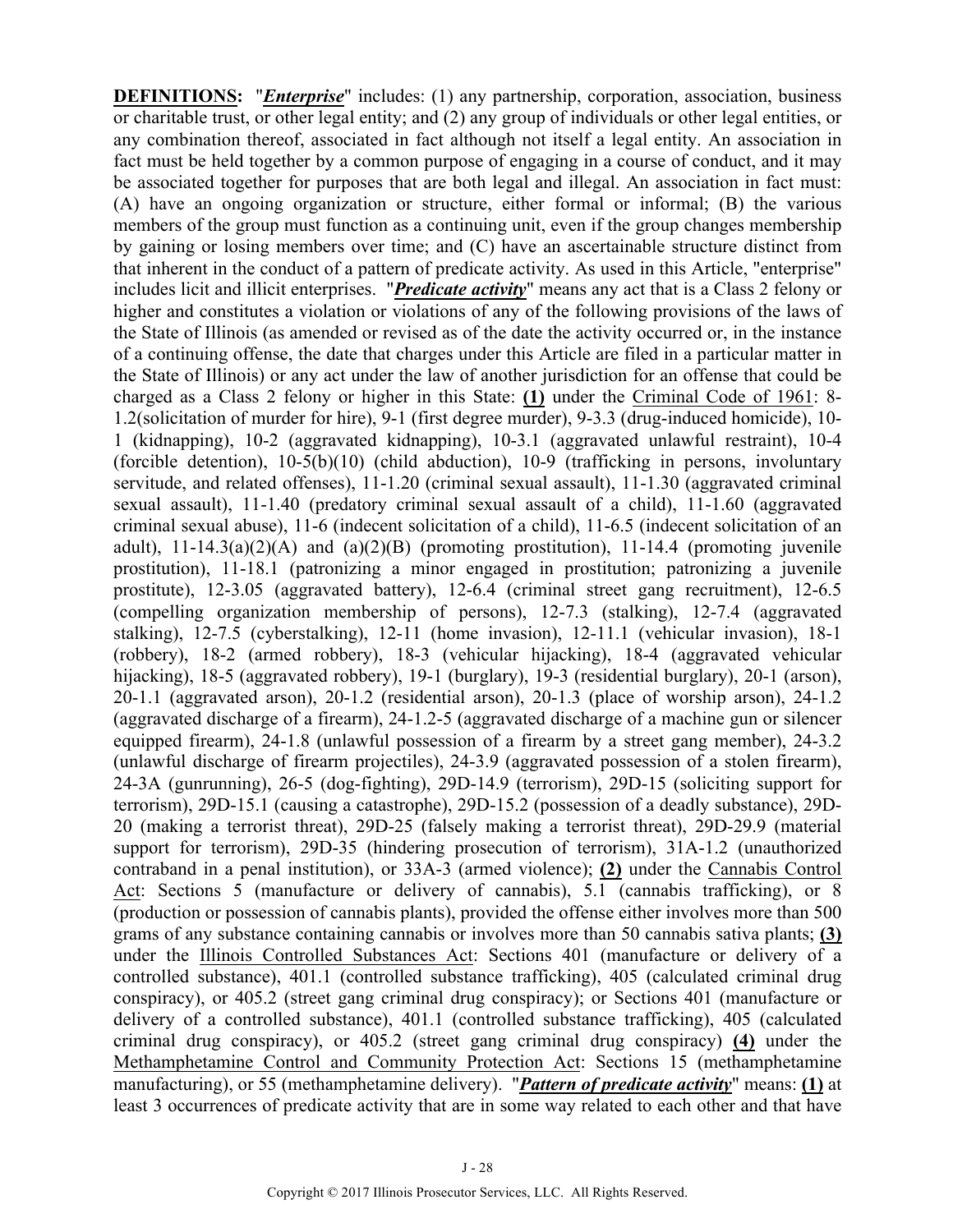continuity between them, and that are separate acts. Acts are related to each other if they are not isolated events, including if they have similar purposes, or results, or participants, or victims, or are committed a similar way, or have other similar distinguishing characteristics, or are part of the affairs of the same enterprise. There is continuity between acts if they are ongoing over a substantial period, or if they are part of the regular way some entity does business or conducts its affairs; and **(2)** which occurs after the effective date of this Article, and the last of which falls within 3 years (excluding any period of imprisonment) after the first occurrence of predicate activity.

**CHARGING AND SENTENCING NOTES: (a)** Any violation of subsection (a) of Section 33G-4 of this Article shall be sentenced as a Class X felony with a term of imprisonment of not less than 7 years and not more than 30 years, or the sentence applicable to the underlying predicate activity, whichever is higher, and the sentence imposed shall also include restitution, and or a criminal fine, jointly and severally, up to \$250,000 or twice the gross amount of any intended proceeds of the violation, if any, whichever is higher. **(b)** Any violation of subsection (b) of Section 33G-4 of this Article shall be sentenced as a Class X felony, and the sentence imposed shall also include restitution, and or a criminal fine, jointly and severally, up to \$250,000 or twice the gross amount of any intended proceeds of the violation, if any, whichever is higher. **(c)** Wherever the unlawful death of any person or persons results as a necessary or natural consequence of any violation of this Article, the sentence imposed on the defendant shall include an enhanced term of imprisonment of at least 25 years up to natural life, in addition to any other penalty imposed by the court, provided: (1) the death or deaths were reasonably foreseeable to the defendant to be sentenced; and (2) the death or deaths occurred when the defendant was otherwise engaged in the violation of this Article as a whole.

**IMPORTANT:** For sentencing and alternative charging information see the Sentencing Guide.

**Legislative History:** Created - P.A. 97-686 (eff: 6-11-12).

**CHARGE:** Felony (Class X) **BOND:** Must be set by Judge

# **720 ILCS 5/ 33G-4(b)**

#### UNLAWFUL ACQUISITION**<sup>1</sup>** IN AN ENTERPRISE

In violation of SECTION 33G-4(b) of ACT 5 of CHAPTER 720 of the Illinois Compiled Statutes, on <u>(date of offense)</u>, in the State of Illinois and the County of \_\_\_\_\_, defendant, *(defendant's name)*, knowingly acquired<sup>2&3</sup>, through a pattern of predicate activity, to wit: (describe the predicate activity) control of<sup>4</sup> an enterprise<sup>5</sup>, to wit: (describe the enterprise, real or personal property or money).

<sup>1</sup><sup>or</sup> maintenance; <sup>2</sup><sup>or</sup> maintained; <sup>3</sup> either directly or indirectly; <sup>4</sup><sup>or</sup> interest in to any degree; <sup>5</sup> or any real property or personal property of any character, including money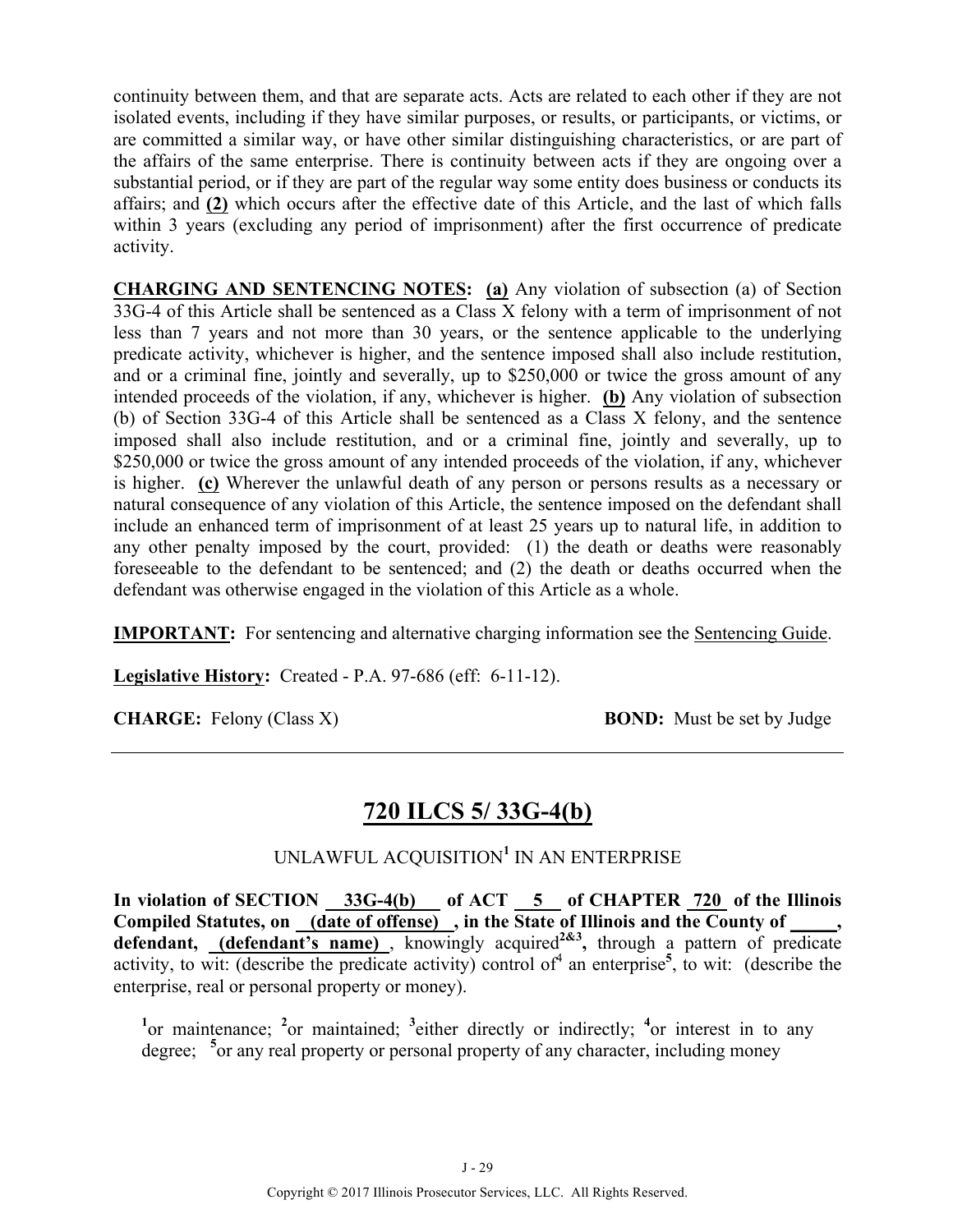**CHARGING NOTE:** This subsection can also be violated when the defendant:(2) knowingly causes another to violate this Article; (33G-4(a)(2)) or (3) knowingly conspires to violate this Article. (33G-4(a)(3))

**DEFINITIONS:** "*Enterprise*" includes: (1) any partnership, corporation, association, business or charitable trust, or other legal entity; and (2) any group of individuals or other legal entities, or any combination thereof, associated in fact although not itself a legal entity. An association in fact must be held together by a common purpose of engaging in a course of conduct, and it may be associated together for purposes that are both legal and illegal. An association in fact must: (A) have an ongoing organization or structure, either formal or informal; (B) the various members of the group must function as a continuing unit, even if the group changes membership by gaining or losing members over time; and (C) have an ascertainable structure distinct from that inherent in the conduct of a pattern of predicate activity. As used in this Article, "enterprise" includes licit and illicit enterprises. "*Predicate activity*" means any act that is a Class 2 felony or higher and constitutes a violation or violations of any of the following provisions of the laws of the State of Illinois (as amended or revised as of the date the activity occurred or, in the instance of a continuing offense, the date that charges under this Article are filed in a particular matter in the State of Illinois) or any act under the law of another jurisdiction for an offense that could be charged as a Class 2 felony or higher in this State: **(1)** under the Criminal Code of 1961: 8- 1.2(solicitation of murder for hire), 9-1 (first degree murder), 9-3.3 (drug-induced homicide), 10- 1 (kidnapping), 10-2 (aggravated kidnapping), 10-3.1 (aggravated unlawful restraint), 10-4 (forcible detention), 10-5(b)(10) (child abduction), 10-9 (trafficking in persons, involuntary servitude, and related offenses), 11-1.20 (criminal sexual assault), 11-1.30 (aggravated criminal sexual assault), 11-1.40 (predatory criminal sexual assault of a child), 11-1.60 (aggravated criminal sexual abuse), 11-6 (indecent solicitation of a child), 11-6.5 (indecent solicitation of an adult),  $11-14.3(a)(2)(A)$  and  $(a)(2)(B)$  (promoting prostitution),  $11-14.4$  (promoting juvenile prostitution), 11-18.1 (patronizing a minor engaged in prostitution; patronizing a juvenile prostitute), 12-3.05 (aggravated battery), 12-6.4 (criminal street gang recruitment), 12-6.5 (compelling organization membership of persons), 12-7.3 (stalking), 12-7.4 (aggravated stalking), 12-7.5 (cyberstalking), 12-11 (home invasion), 12-11.1 (vehicular invasion), 18-1 (robbery), 18-2 (armed robbery), 18-3 (vehicular hijacking), 18-4 (aggravated vehicular hijacking), 18-5 (aggravated robbery), 19-1 (burglary), 19-3 (residential burglary), 20-1 (arson), 20-1.1 (aggravated arson), 20-1.2 (residential arson), 20-1.3 (place of worship arson), 24-1.2 (aggravated discharge of a firearm), 24-1.2-5 (aggravated discharge of a machine gun or silencer equipped firearm), 24-1.8 (unlawful possession of a firearm by a street gang member), 24-3.2 (unlawful discharge of firearm projectiles), 24-3.9 (aggravated possession of a stolen firearm), 24-3A (gunrunning), 26-5 (dog-fighting), 29D-14.9 (terrorism), 29D-15 (soliciting support for terrorism), 29D-15.1 (causing a catastrophe), 29D-15.2 (possession of a deadly substance), 29D-20 (making a terrorist threat), 29D-25 (falsely making a terrorist threat), 29D-29.9 (material support for terrorism), 29D-35 (hindering prosecution of terrorism), 31A-1.2 (unauthorized contraband in a penal institution), or 33A-3 (armed violence); **(2)** under the Cannabis Control Act: Sections 5 (manufacture or delivery of cannabis), 5.1 (cannabis trafficking), or 8 (production or possession of cannabis plants), provided the offense either involves more than 500 grams of any substance containing cannabis or involves more than 50 cannabis sativa plants; **(3)** under the Illinois Controlled Substances Act: Sections 401 (manufacture or delivery of a controlled substance), 401.1 (controlled substance trafficking), 405 (calculated criminal drug conspiracy), or 405.2 (street gang criminal drug conspiracy); or Sections 401 (manufacture or delivery of a controlled substance), 401.1 (controlled substance trafficking), 405 (calculated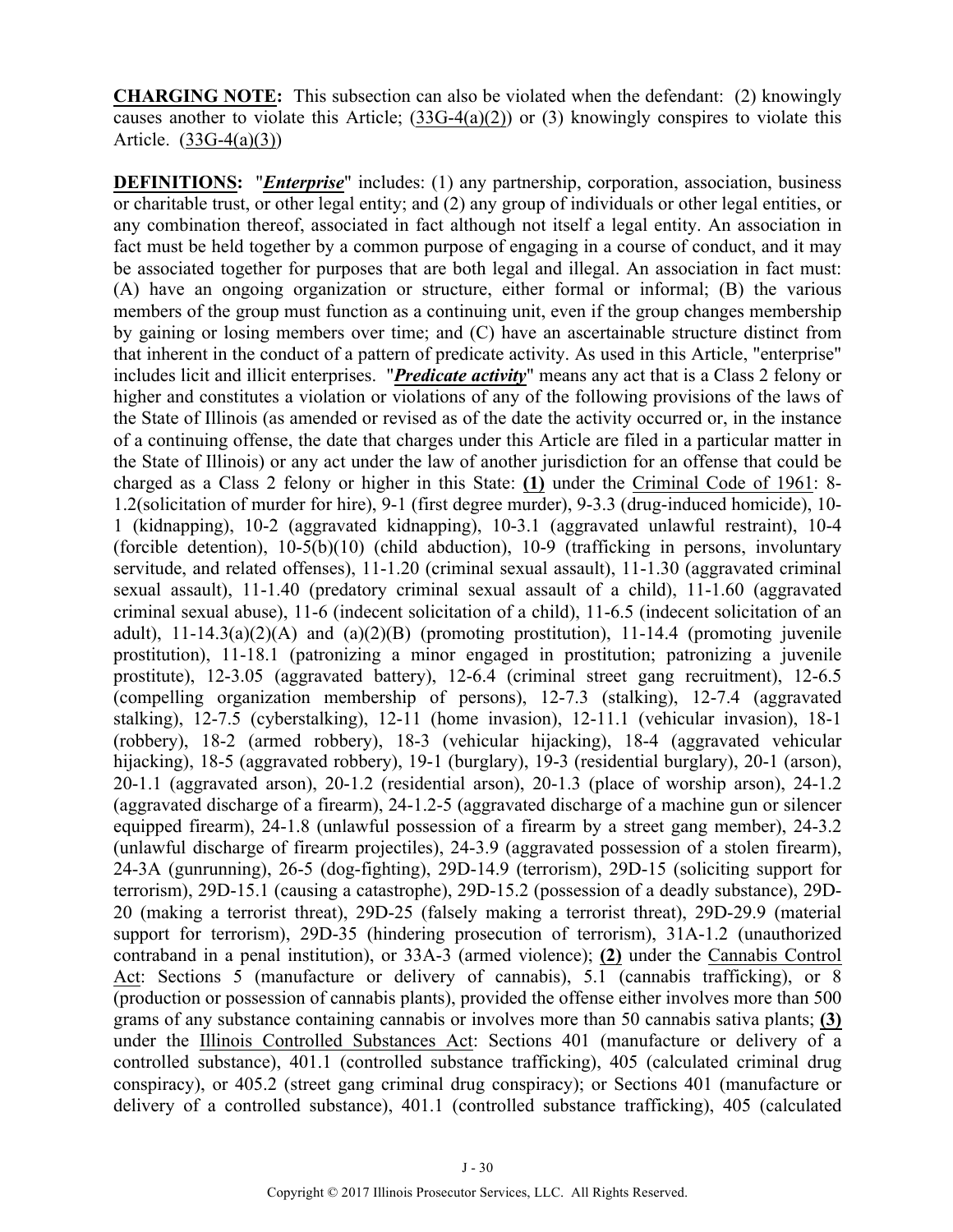criminal drug conspiracy), or 405.2 (street gang criminal drug conspiracy) **(4)** under the Methamphetamine Control and Community Protection Act: Sections 15 (methamphetamine manufacturing), or 55 (methamphetamine delivery). "*Pattern of predicate activity*" means: **(1)** at least 3 occurrences of predicate activity that are in some way related to each other and that have continuity between them, and that are separate acts. Acts are related to each other if they are not isolated events, including if they have similar purposes, or results, or participants, or victims, or are committed a similar way, or have other similar distinguishing characteristics, or are part of the affairs of the same enterprise. There is continuity between acts if they are ongoing over a substantial period, or if they are part of the regular way some entity does business or conducts its affairs; and **(2)** which occurs after the effective date of this Article, and the last of which falls within 3 years (excluding any period of imprisonment) after the first occurrence of predicate activity.

**CHARGING AND SENTENCING NOTES: (a)** Any violation of subsection (a) of Section 33G-4 of this Article shall be sentenced as a Class X felony with a term of imprisonment of not less than 7 years and not more than 30 years, or the sentence applicable to the underlying predicate activity, whichever is higher, and the sentence imposed shall also include restitution, and or a criminal fine, jointly and severally, up to \$250,000 or twice the gross amount of any intended proceeds of the violation, if any, whichever is higher. **(b)** Any violation of subsection (b) of Section 33G-4 of this Article shall be sentenced as a Class X felony, and the sentence imposed shall also include restitution, and or a criminal fine, jointly and severally, up to \$250,000 or twice the gross amount of any intended proceeds of the violation, if any, whichever is higher. **(c)** Wherever the unlawful death of any person or persons results as a necessary or natural consequence of any violation of this Article, the sentence imposed on the defendant shall include an enhanced term of imprisonment of at least 25 years up to natural life, in addition to any other penalty imposed by the court, provided: (1) the death or deaths were reasonably foreseeable to the defendant to be sentenced; and (2) the death or deaths occurred when the defendant was otherwise engaged in the violation of this Article as a whole.

**IMPORTANT:** For sentencing and alternative charging information see the Sentencing Guide.

**Legislative History:** Created - P.A. 97-686 (eff: 6-11-12).

**CHARGE:** Felony (Class X) **BOND:** Must be set by Judge

## **720 ILCS 5/ 48-1(a)**

#### DOG FIGHTING

**In violation of SECTION 48-1(a) of ACT 5 of CHAPTER 720 of the Illinois**  Compiled Statutes, on (date of offense), in the State of Illinois and the County of **defendant, (defendant's name)**, knowingly<sup>1</sup> conducted,<sup>2</sup> for the purposes of wagering  $\frac{3}{4}$ show<sup>4</sup> involving a fight between two<sup>5</sup> dogs.<sup>6</sup>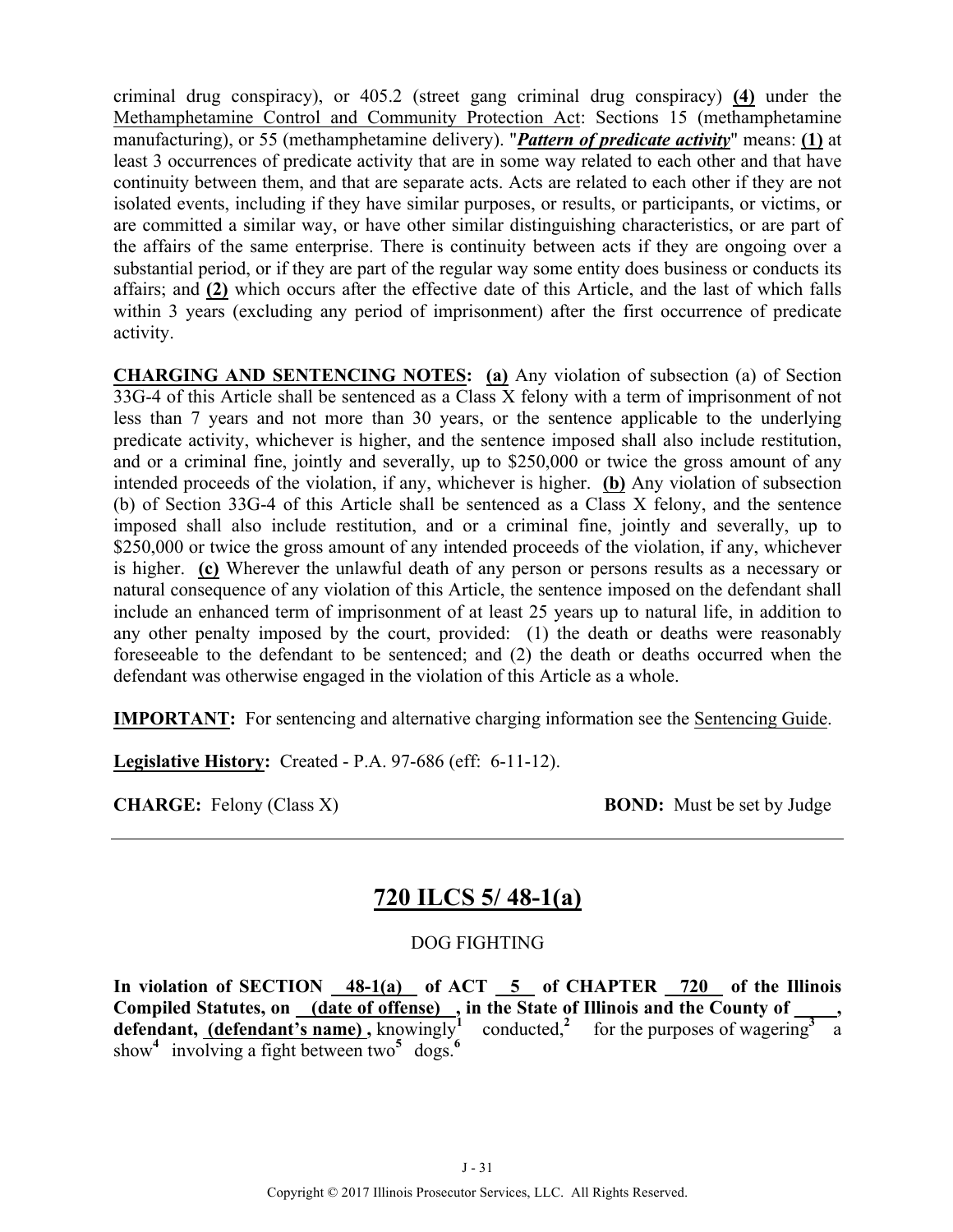<sup>1</sup> or intentionally or recklessly; <sup>2</sup> or promoted, carried on, advertised, collected money for, or in any other manner assisted or aided in the presentation of;  $3$  or sport or ; entertainment; <sup>4</sup> or an exhibition, a program or any other activity; <sup>5</sup> or more <sup>6</sup> or between a dog and a human or the intentional killing of any dog

**NOTE:** The following are alternative methods of violating this offense: **(a)** No person may own, capture, breed, train, or lease any dog which he or she knows is intended for use in any show, exhibition, program, or other activity featuring or otherwise involving a fight between the dog and any other animal or human, or the intentional killing of any dog for the purpose of sport, wagering, or entertainment. **(c)** No person may sell or offer for sale, ship, transport, or otherwise move, or deliver or receive any dog which he or she knows has been captured, bred, or trained, or will be used, to fight another dog or be intentionally killed for purposes of sport, wagering, or entertainment. **(d)** No person may manufacture for sale, shipment, transportation, or delivery any device or equipment which he or she knows or should know is intended for use in any show, exhibition, program, or other activity featuring or otherwise involving a fight between 2 or more dogs, or any human and dog, or the intentional killing of any dog for purposes of sport, wagering, or entertainment. **(e)** No person may own, possess, sell or offer for sale, ship, transport, or otherwise move any equipment or device which he or she knows or should know is intended for use in connection with any show, exhibition, program, or activity featuring or otherwise involving a fight between 2 or more dogs, or any dog and human, or the intentional killing of any dog for purposes of sport, wagering or entertainment. **(f)** No person may knowingly make available any site, structure, or facility, whether enclosed or not, that he or she knows is intended to be used for the purpose of conducting any show, exhibition, program, or other activity involving a fight between 2 or more dogs, or any dog and human, or the intentional killing of any dog or knowingly manufacture, distribute, or delivery fittings to be used in a fight between 2 or more dogs or a dog and human. **(g)** No person may attend or otherwise patronize any show, exhibition, program, or other activity featuring or otherwise involving a fight between 2 or more dogs, or any dog and human, or the intentional killing of any dog for purposes of sport, wagering, or entertainment. **(h)** No person may tie or attach or fasten any live animal to any machine or device propelled by any power for the purpose of causing the animal to be pursued by a dog or dogs. This subsection (h) applies only when the dog is intended to be used in a dog fight. See the Sentencing Guide.

**CHARGING AND SENTENCING NOTE:** Penalties for violations of this Section shall be as follows: (1) Any person convicted of violating subsection (a), (b) or (c) of this Section is guilty of a Class 4 felony for a first violation and a Class 3 felony for a second or subsequent violation, and may be fined an amount not to exceed \$50,000. (1.5) A person who knowingly owns a dog for fighting purposes or for producing a fight between 2 or more dogs or a dog and human or who knowingly offers for sale or sells a dog bred for fighting is guilty of a Class 3 felony and may be fined an amount not to exceed \$50,000, if the dog participates in a dogfight and any of the following factors is present: (i) the dogfight is performed in the presence of a person under 18 years of age; (ii) the dogfight is performed for the purpose of or in the presence of illegal wagering activity; or (iii) the dogfight is performed in furtherance of streetgang related activity as defined in Section 10 of the Illinois Streetgang Terrorism Omnibus Prevention Act. (1.7) A person convicted of violating subsection (c-5) of this Section is guilty of a Class 4 felony. (2) Any person convicted of violating subsection (d) or (e) of this Section is guilty of Class A misdemeanor for a first violation. A second or subsequent violation of subsection (d) or (e) of this Section is a Class 3 felony. (2.5) Any person convicted of violating subsection (f) of this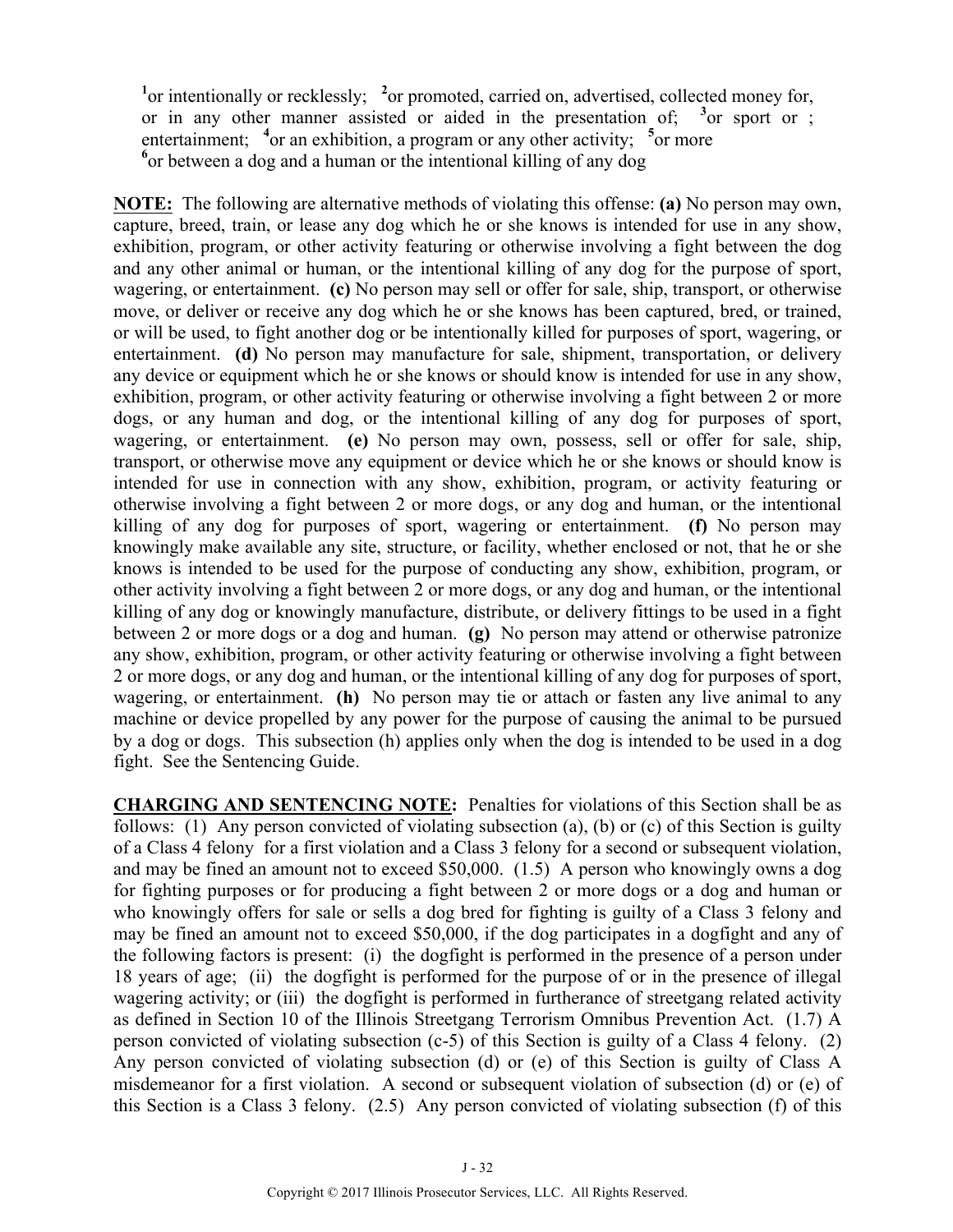Section is guilty of a Class 4 felony. Any person convicted of violating subsection (f) of this Section in which the site, structure, or facility made available to violate subsection (f) is located within 2,000 feet of a school, public park, playground, child care institution, day care center, part day child care facility, day care home, group day care home, or a facility providing programs or services exclusively directed toward persons under 18 years of age is guilty of a Class 3 felony for a first violation and a Class 2 felony for a second or subsequent violation. (3) Any person convicted of violating subsection (g) of this Section is guilty of a Class A misdemeanor for a first violation. A second or subsequent violation of subsection (g) of this Section is a Class 4 felony. If a person under 13 years of age is present at any show, exhibition, program, or other activity prohibited in subsection (g), the parent, legal guardian, or other person who is 18 years of age or older who brings that person under 13 years of age to that show, exhibition, program, or other activity is guilty of a Class 4 felony for a first violation and a Class 3 felony for a second or subsequent violation. The charging instrument must state prior conviction for any of the above offenses. See Appendix A and the Sentencing Guide.

**IMPORTANT**: For sentencing and alternative charging information see the Sentencing Guide.

**Legislative History:** Created by P.A. 92-425 (Eff: 1-1-02). Amended: P. A. 94-820 and by Public Act: 96-1091 (Effective: 1/1/11.

**CHARGE:** Felony (Class 4) **BOND:** Must be Set by Judge